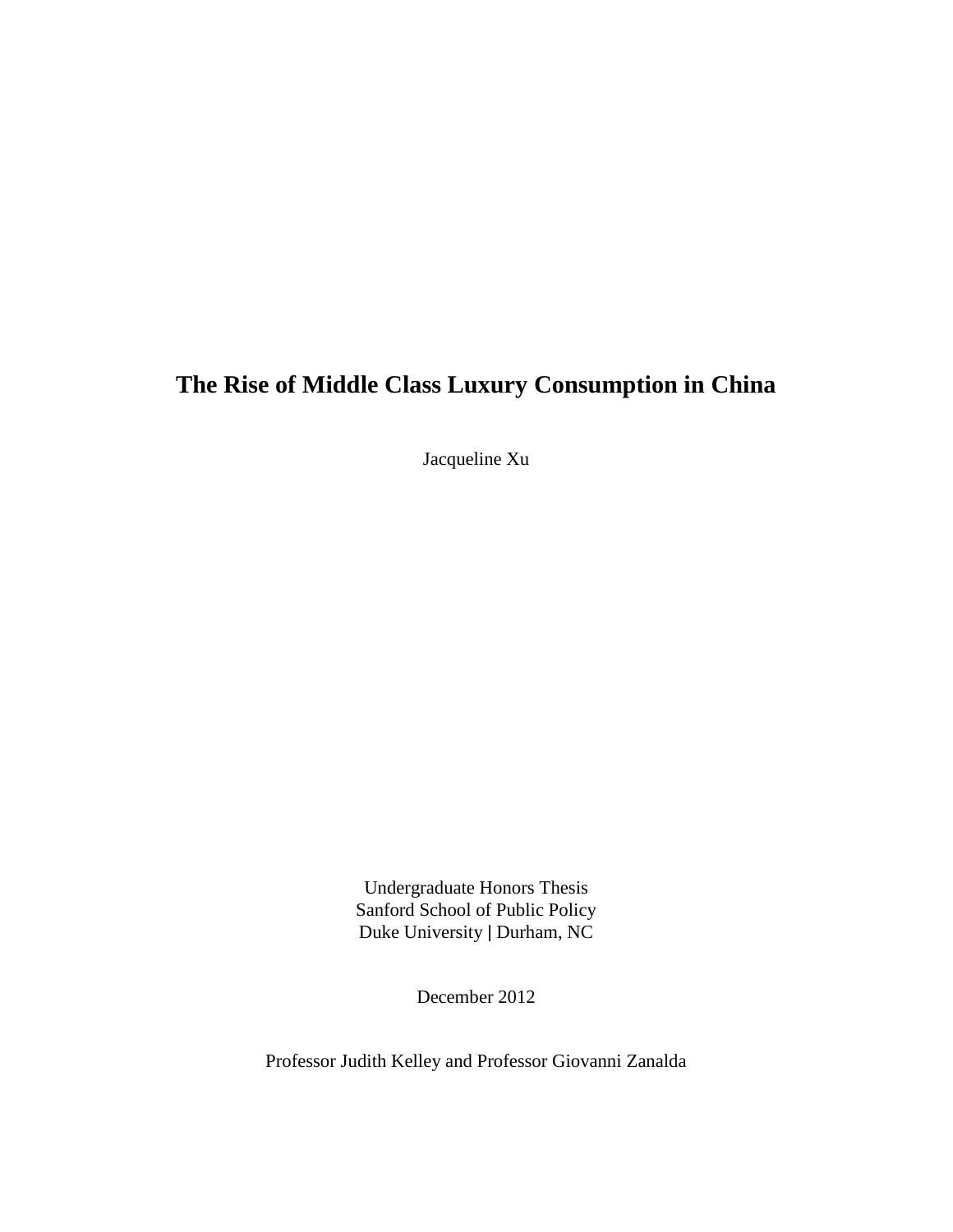#### **Abstract**

This thesis explores what motivates middle class Chinese to consume expensive, imported luxury products. China's middle class is larger than the population of the United States and is expected to more than double within the next decade. Despite China's unprecedented economic growth over the past generation, per capita income is still relatively low. In addition, growing income inequality has widened the gap between China's wealthy and the rest of the population. Nonetheless, middle class Chinese are demanding luxury goods with premium price tags and steep import taxes. Based on questionnaire responses of nearly 200 Chinese shoppers, this paper seeks to understand the relationship between luxury consumption and social status.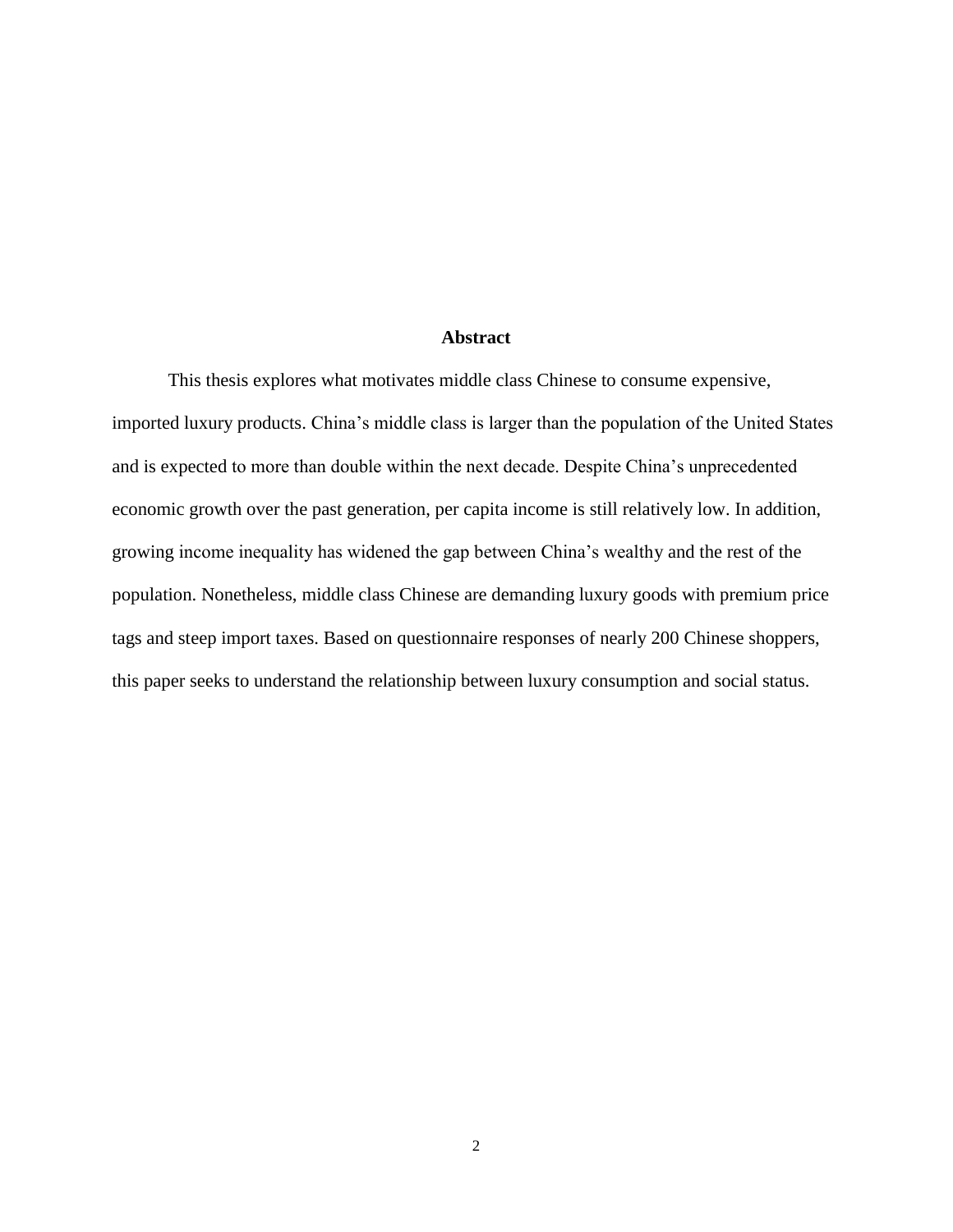## **Table of Contents**

| $\overline{4}$ |
|----------------|
| 5              |
| 6              |
|                |
| 9              |
| 11             |
| 12             |
| 14             |
| 16             |
| 17             |
| 19             |
| 22             |
| 24             |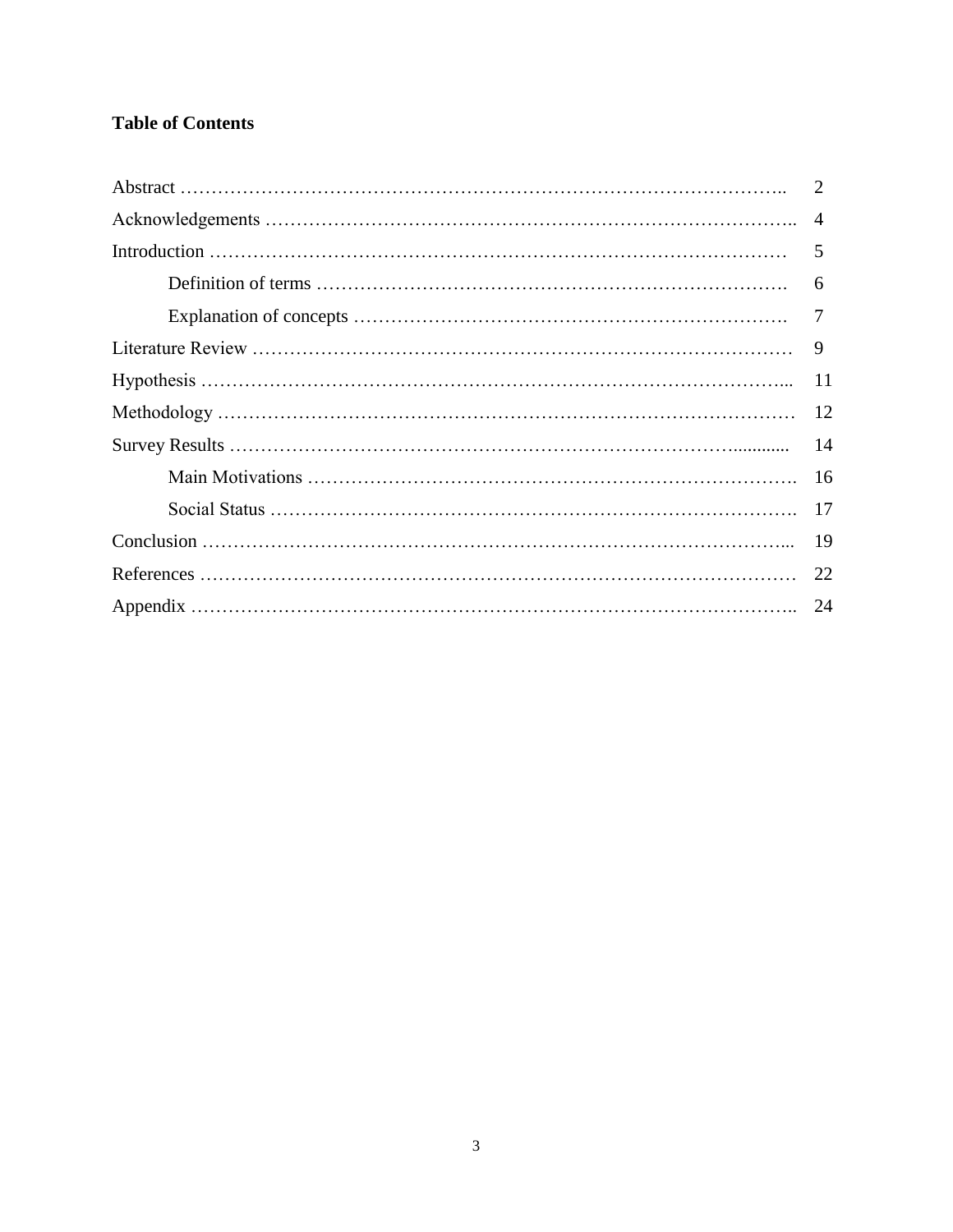### **Acknowledgements**

I would like to thank my interviewees who spent time answering my questions and talking with me. I would also like to thank Professor Rogerson and the Public Policy department for the grant that made this project possible. Finally, my sincere gratitude to Professors Kelley and Zanalda and my classmates for their support, guidance and feedback during the past year.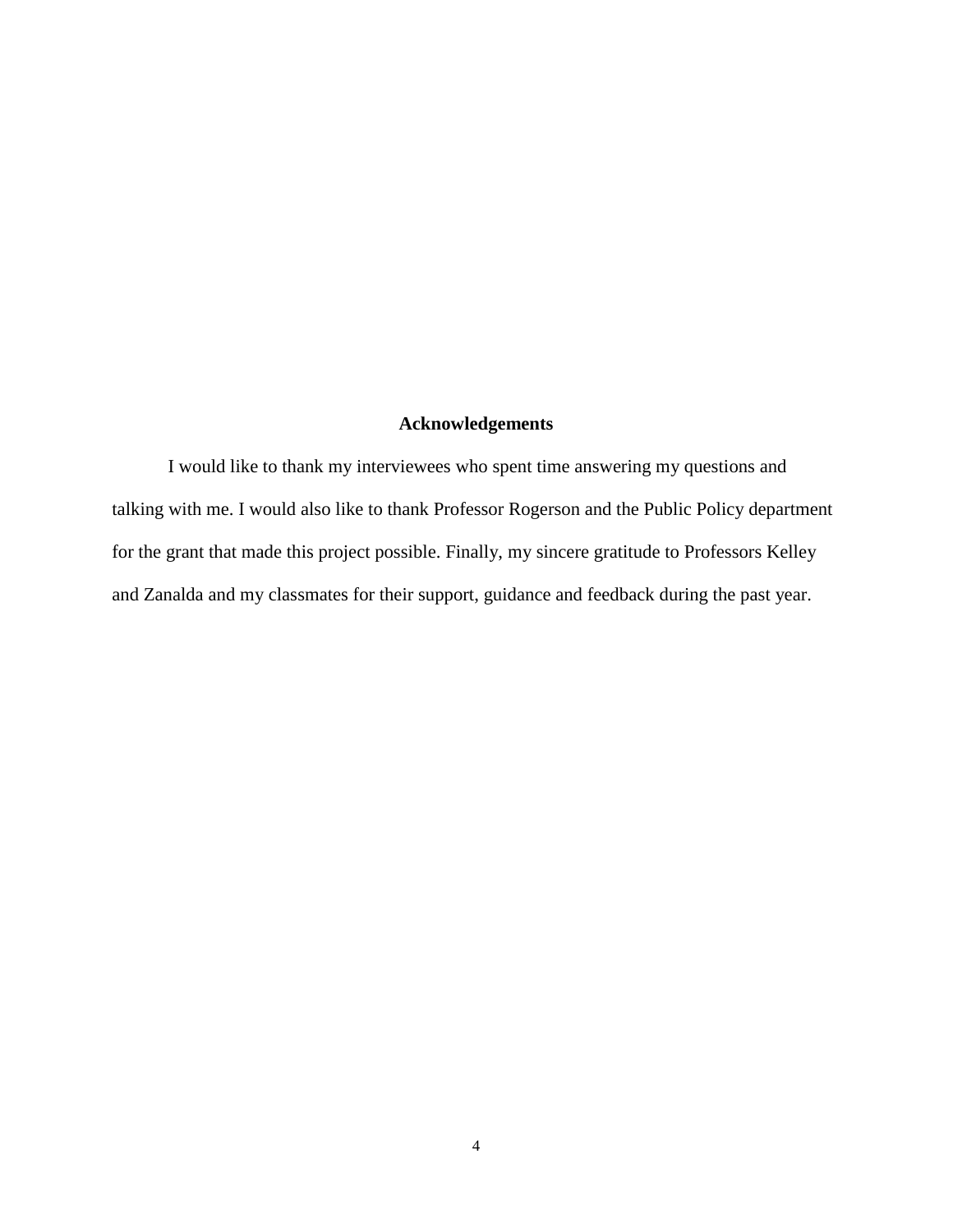#### **Introduction**

In the United States, the middle class is the largest social class characterized by a decent income and a comfortable standard of living. However, in China, the middle class is dwarfed in size by the poorer working class and in wealth by the upper class. Despite China's status as the world's second largest economy, its middle class earns far less than those of other top global economies (World Bank 2012). Nonetheless, middle class Chinese are consuming pricey, imported luxury goods in growing numbers (KPMG 2011). This paper investigates what motivates this group of consumers to buy luxury goods they often cannot readily afford. Understanding what drives this growing trend of disproportionate middle class spending on luxury goods will illuminate underlying shifting social attitudes and the importance of social status.

Specifically, this paper will explore whether middle class Chinese view luxury consumption as a means of upward social mobility and whether this is a main motivation behind luxury purchases. Social mobility via consumption is relevant in the context of China's growing income gap and the government's attempt to combat social inequality. Chinese luxury consumption is also significant because it is historically unprecedented. Early last year, China overtook the United States to become the world's largest consumer of luxury goods, accounting for about 20-25 percent of global purchases (Hurun 2012). In comparison, one-third of global luxury sales are attributable to emerging markets, including Brazil, Russia, India, and China (KPMG 2011). China, Japan, and Korea make up more than half of worldwide sales (Bain 2011). Thus, China's portion of luxury consumption is huge compared to both developing and developed nations.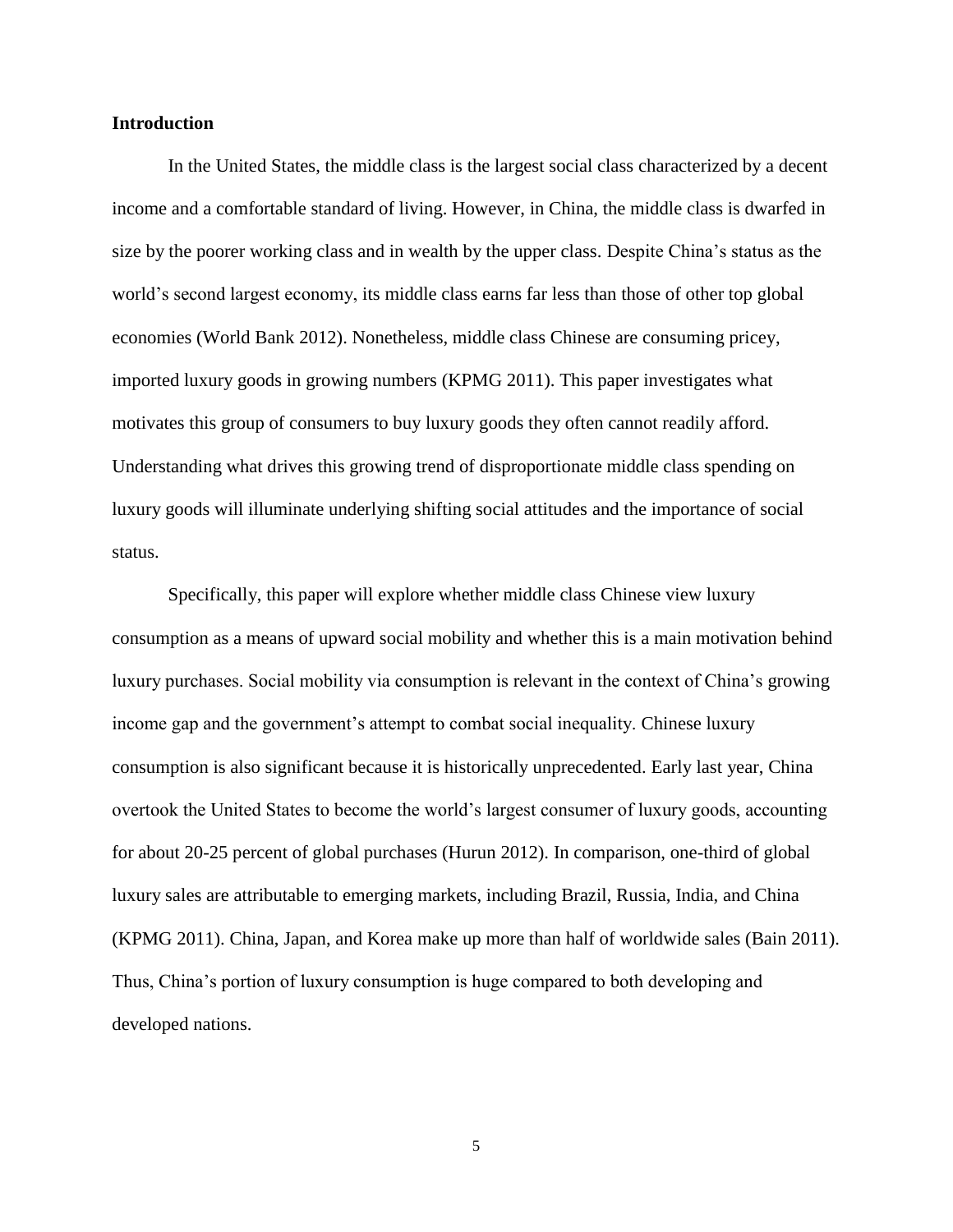China's level of luxury consumption is also unprecedented because the middle class accounts for nearly half of all purchases (Tan 2012). When Japan and Korea were developing countries, their middle classes only accounted for 10-15 percent of luxury sales (Chadha 2006). These statistics are even more striking given China's middle class is relatively new, arising a mere generation ago in the late 1970s at the beginning of Deng Xiaoping's economic reforms (Garner 2005). In the two decades following the implementation of these market-oriented policies, China's gross domestic product (GDP) grew by an average of ten percent annually (World Bank 2012). This extraordinary growth lifted millions out of poverty, creating a middle class that numbers approximately 335 million today (Ray 2012). Despite this newfound wealth, middle class Chinese remain far poorer than their Western peers, yet many are contributing to China's surging demand for imported luxury products.

#### **Definitions and Terms**

For this project, luxury consumption is defined as purchases of high-end or brand name fashion goods, including accessories – handbags and jewelry – and clothing. Most popular luxury brands in China are American or European, including affordable luxury retailers like Coach, Longchamp, and Tiffany & Co. as well as high-end retailers like Burberry, Cartier, and Gucci. Foreign goods sold in China are subject to government-levied import taxes ranging from ten to 20 percent of the retail price (Tan 2012). Additionally, most companies sell merchandise in China at higher price points, so luxury goods on average cost 1.5 times more than the same products in the US (Ray 2012).

Most of China's middle class live in urban areas where incomes have risen 150 percent over the past decade (Hurun 2012). People earning between one and two thousand *renminbi*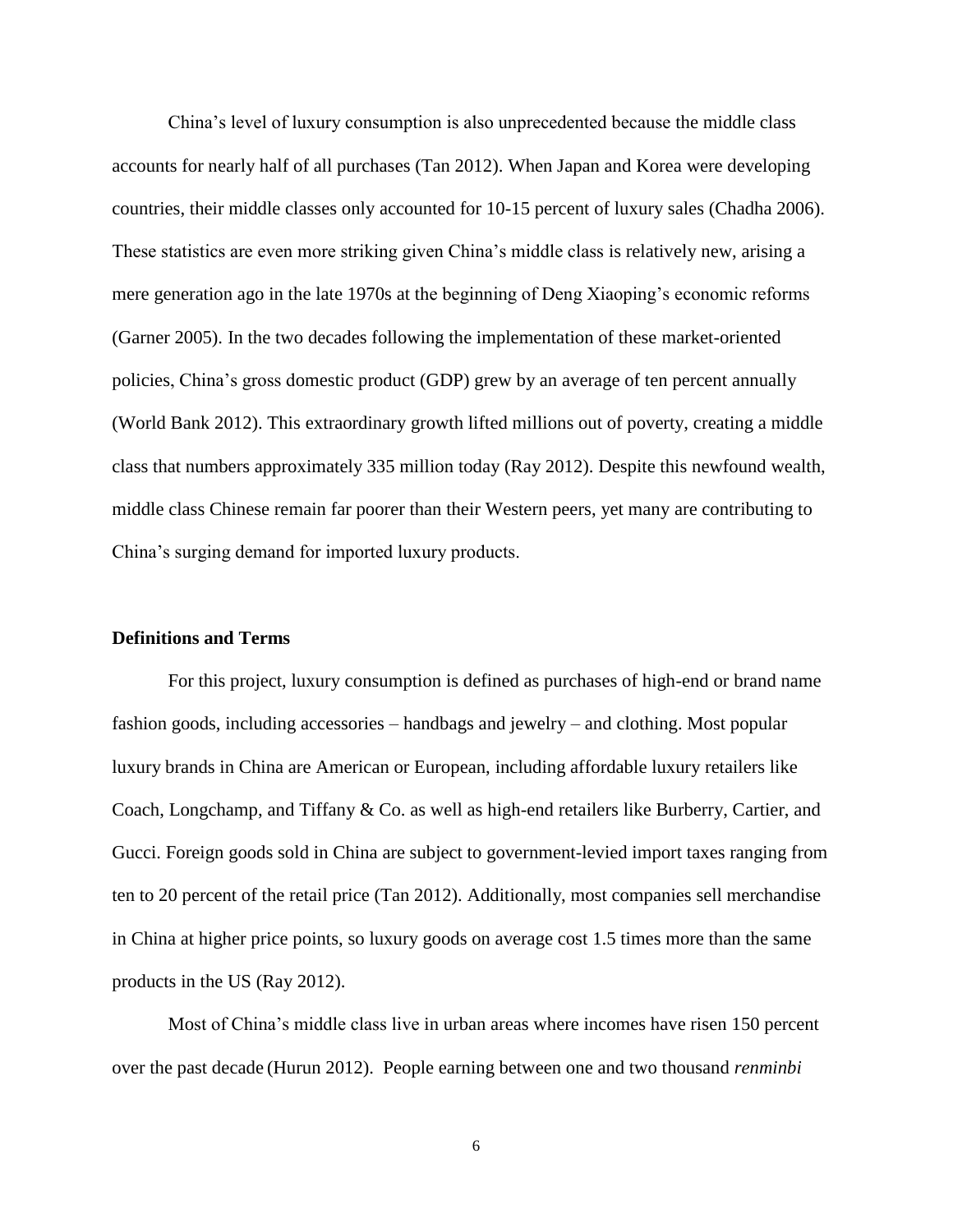(RMB) per month are defined as lower middle class or borderline working class. Those earning between 2,000-7,500 RMB per month fall into the average middle class category, while those earning beyond this range are members of the upper middle class (Tan 2012). For reference, 1,000 US dollars is approximately 6,200 RMB (World Bank 2012).

#### **Confucian Cultural Concepts**

I would like to introduce a few interrelated cultural concepts derived from Confucianism that are important for understanding the later discussion on consumer motivations: Face, *guanxi*  and gift-giving, and collectivism.

#### Face

Face is a concept rooted in traditional Confucian values that is analogous to one's reputation; 'losing face' is akin to damaging one's reputation (Lu 2008). Face "stands for [a] kind of prestige achieved through getting on in life, through success and ostentation [and] is a function of [one's] social status" (Yau 1994, 74). It can be "obtained through personal qualities or derived from non-personal characteristics such as wealth, social connections, and authority through personal efforts," and lost "when conduct or performance falls below the minimum acceptable standard, or when some essential requirements corresponding to one's social position are not satisfactorily met" (Yau 1994, 74). Thus, face is imparted by others, but can also be lost when one does not meet others' expectations of behavior or treatment.

#### *Guanxi* and Gift-giving

The concept of face is embedded in interpersonal relations or *guanxi,* a term associated with one's network of relationships. Maintaining *guanxi* through building personal and professional connections is an important social value (Lu 2008). A major aspect of managing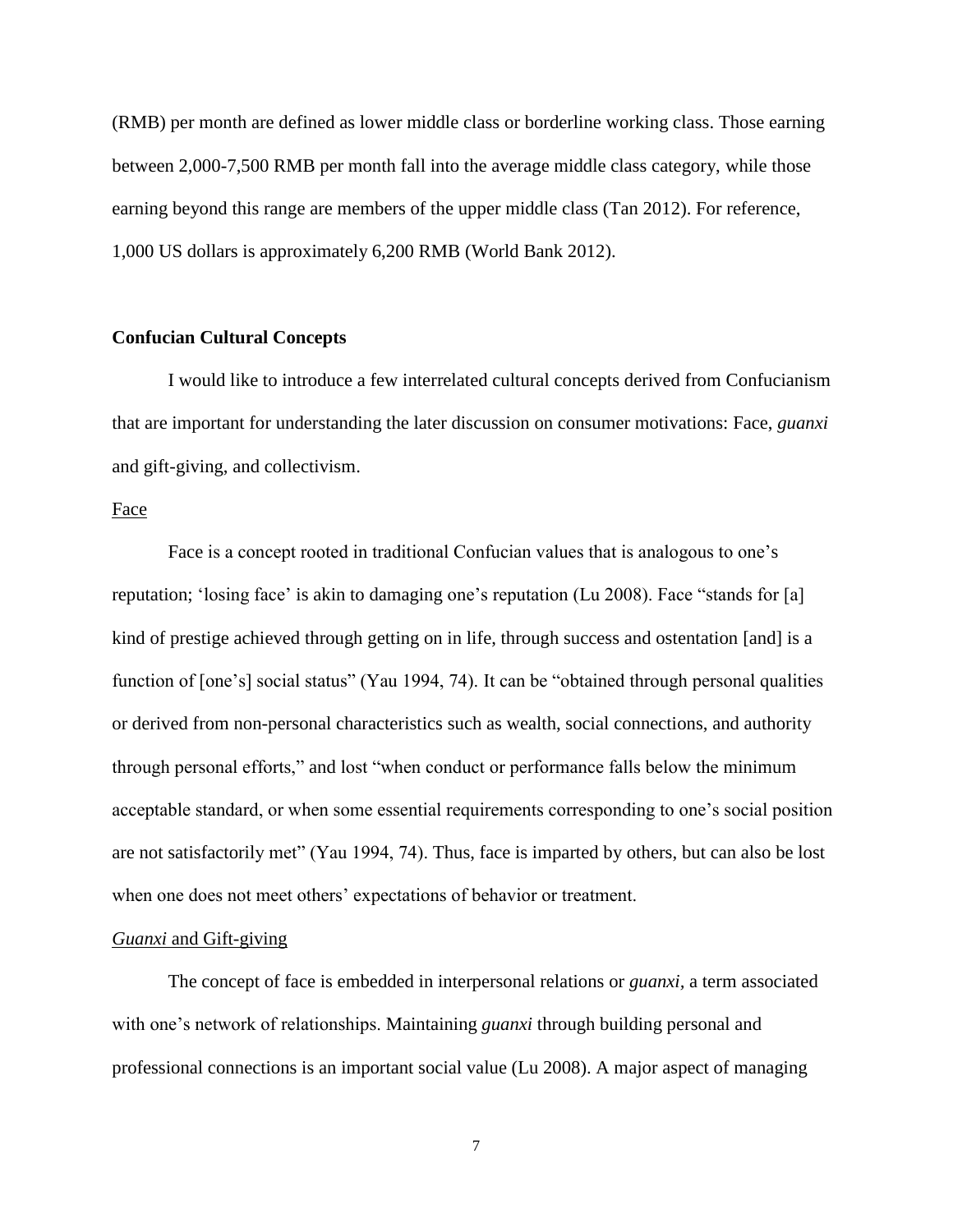interpersonal relations is doing favors or giving gifts, a "'social investment' for which handsome returns are expected" (Yau 1994, 73). Gift-giving can be a means of obtaining or continuing a friendship or business partnership. The exchange of gifts creates an ongoing obligation to reciprocate. If once receives a gift, one is expected to accept and thereby agrees to the obligation to reciprocate. Gifts also convey the giver's respect for the recipient and their mutual relationship.

Gifting is a common practice in the professional sphere where "*guanxi* oils the wheels of government bureaucracy and business alike" (Chadha 2006, 174). In a business relationship, gifting reciprocation will normally result in a more expensive or exclusive gift in order to maintain the moral superiority and indebtedness of the other person (Chadha 2006 and Lu 2008). By maintaining the social ties and saving face for the parties involved, gift-giving helps preserve the harmony within the group, which is important in Confucian thinking.

#### Collectivism

Social harmony ties into collectivism, another Confucian value that plays into face, *guanxi,* and gifting. Face can be collectivist in nature because one can gain or lose face on behalf of others. For example, "adorning yourself with visible symbols of success is not just for your own glory, [but also] for the greater glory of your family" (Chadha 2006, 145). People influenced by collectivistic values believe that conforming to the norms set by society, their peers or class, is the proper way to behave. Therefore, if luxury brands become the norm in a collectivistic culture via gift-giving, then it makes perfect sense to buy them (Chadha 2006). In the context of luxury consumption, gifting high-end goods can help maintain *guanxi* and preserve face.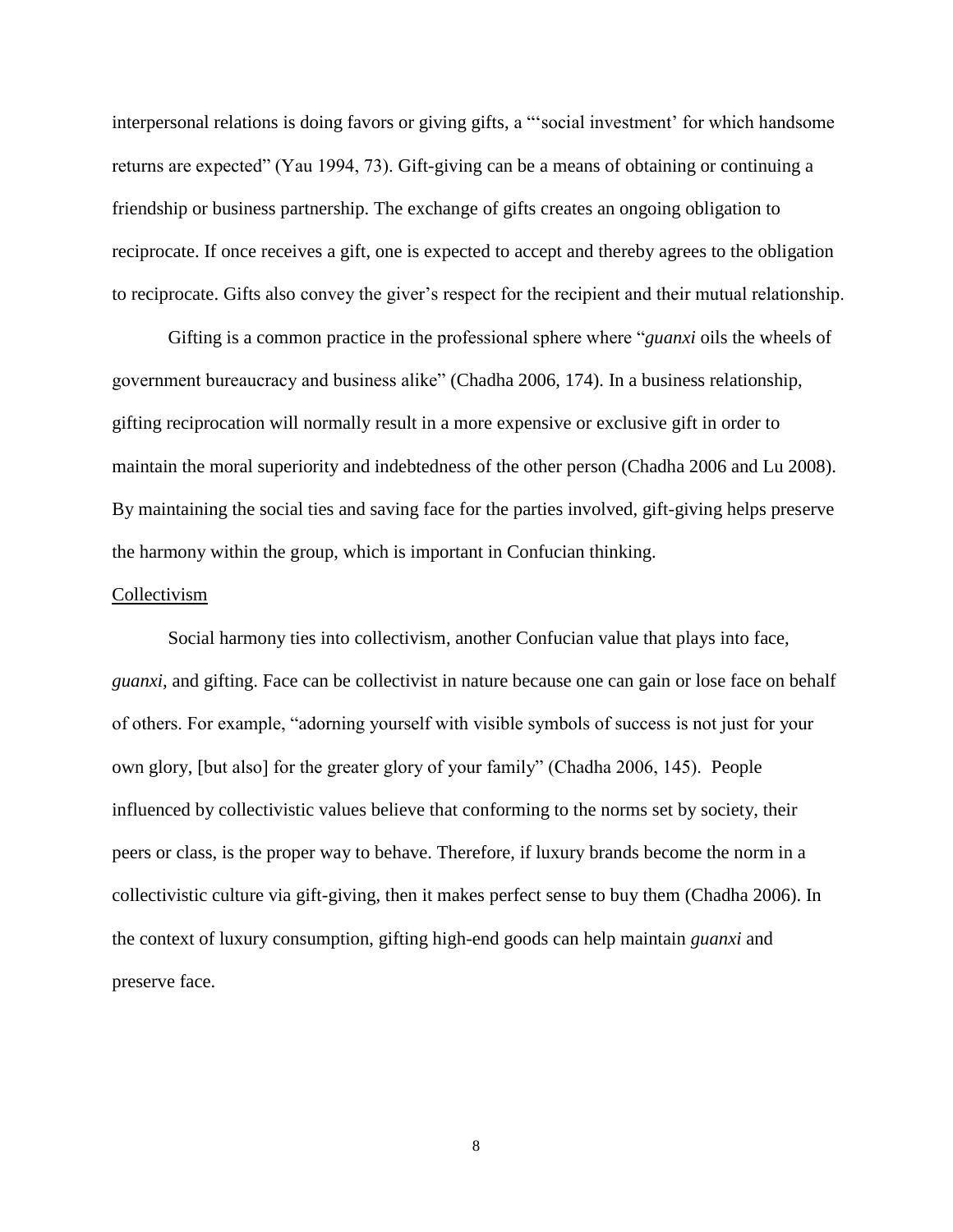#### **Cultural, Social and Political Motivations**

Many researchers have studied this rise in Chinese luxury consumption, citing the economic transformations that have made this phenomenon possible (Atsmon 2010, Chadha 2006, Lu 2008, 2009). However, some authors come short of investigating why people are purchasing luxury goods while other studies examine the buying motivations among the superrich (Bain, KPMG) or Hong Kong and Taiwan consumers (Lee, Lin). The various proposed arguments fall into three main categories: cultural, social, and political.

#### Cultural Motivations

Two main cultural explanations for Chinese luxury consumption are: Confucian values and an obsession with Western brands. A number of authors discuss the importance of saving face for the wealthy as non-luxury gifts would be socially inappropriate. A rich person may lose face if he gives inexpensive gifts, given the recipients know of his wealthy background (Lee 2008). However, these studies do not cover whether gifting luxury goods is also a form of facesaving behavior for the middle class. Other research analyzes how collectivist attitudes influence luxury purchases among upper class consumers in coastal and inland cities (KPMG 2007). Again, this geographic analysis is not applied to a middle class sample.

Regarding an obsession with Western brands, several authors put forth this fixation as a possible motivating factor behind luxury purchases. In surveys of Asian consumers, Chadha found many respondents favored products from European brands (2006). The Hurun Report's annual publications corroborate this finding as most of the top ten luxury brands in the mainland are consistently foreign (Hurun 2012). Moreover, the report suggests many luxury consumers aspire to lead a Western lifestyle. However, possible causal relationships between these this variable and consumption are not studied and the aspirations of the middle class are not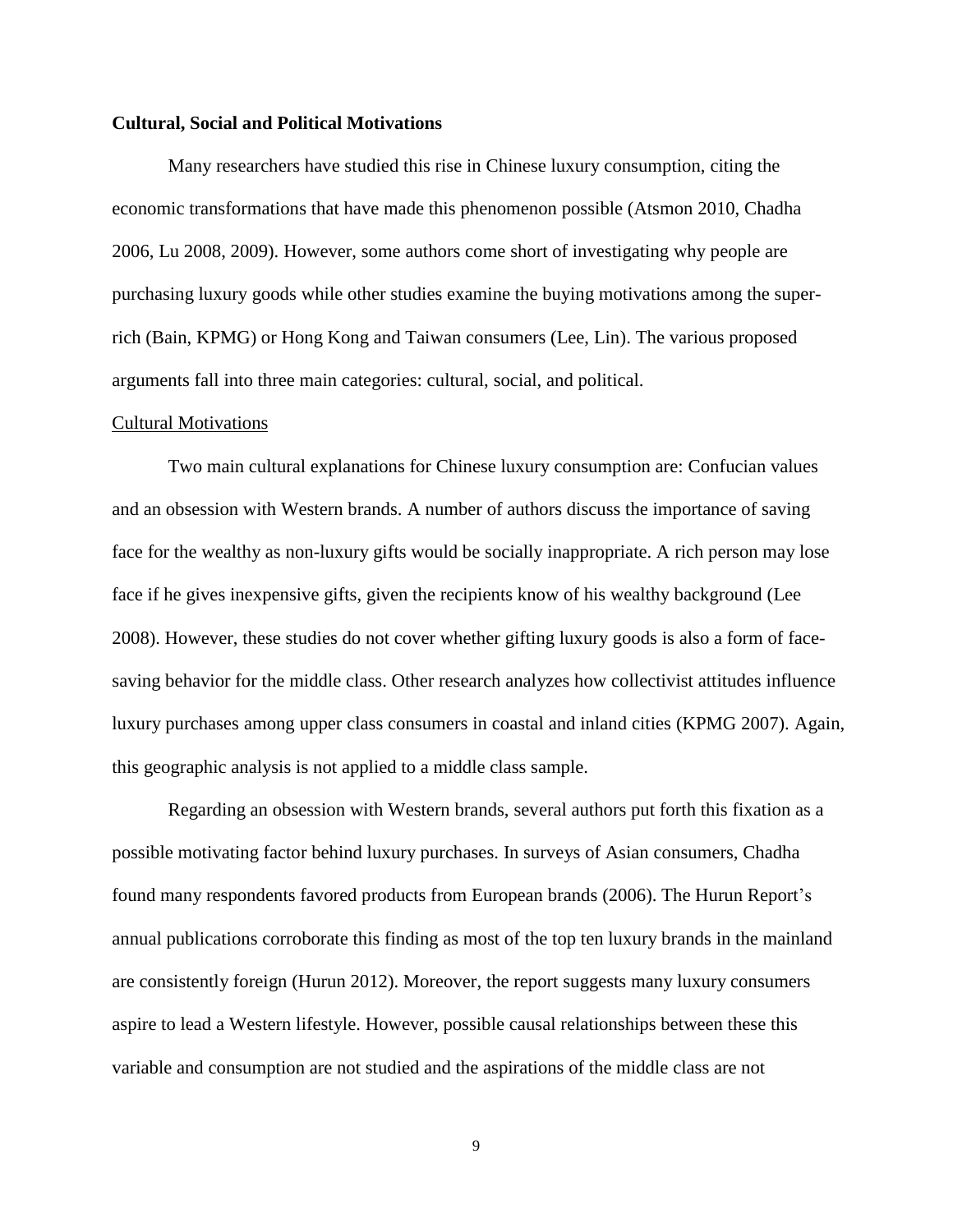extrapolated from the total data set. Another author claims the "desire to imitate Western lifestyles is attributed to the influence of promotional media from Western brand producers," but this only explains the availability of media portrayals of Western lifestyles, not why Chinese want to emulate them (Tian 2011, 24). It will be interesting to discern whether middle class Chinese seek to join the upper ranks of society by chasing after a Western lifestyle. Social Motivations

Social factors explaining luxury consumption also fall into two main sub-categories: Conspicuous consumption and upward mobility. A couple studies present an extensive breakdown of the main kinds of luxury consumers and how consumer type influences one's luxury purchases (Atsmon 2010, KPMG 2011). For many consumers, luxury purchases are conspicuous, or made solely based on brand recognition or price. Conspicuous consumption merely explains why some people buy certain brands instead of why they are drawn to a specific product. Another consumer type is motivated by social ascendance, but both authors do not surmise why consumers want to show off their socioeconomic status in the first place.

Two other papers also explore possessing luxury goods as a means of climbing the social ladder (Lee 2008, Lin 2009). They surmise the wealthier one becomes, the more luxury goods one naturally accumulates. This proposition assumes increasing wealth and does not account for desired or faux social mobility. Lee's study presents similar results, however her findings are rather limited as her survey only asks if people agreed or disagreed at varying levels with the statement: "Owning luxury products can help me improve my social standing" (2008, 24). Because of the sentence's wording, agreeing with it does not necessarily imply the respondent consumes luxury goods in order to climb the social ladder. Even if this is the case, this paper will investigate where this factor ranks relative to other luxury consumption motivations.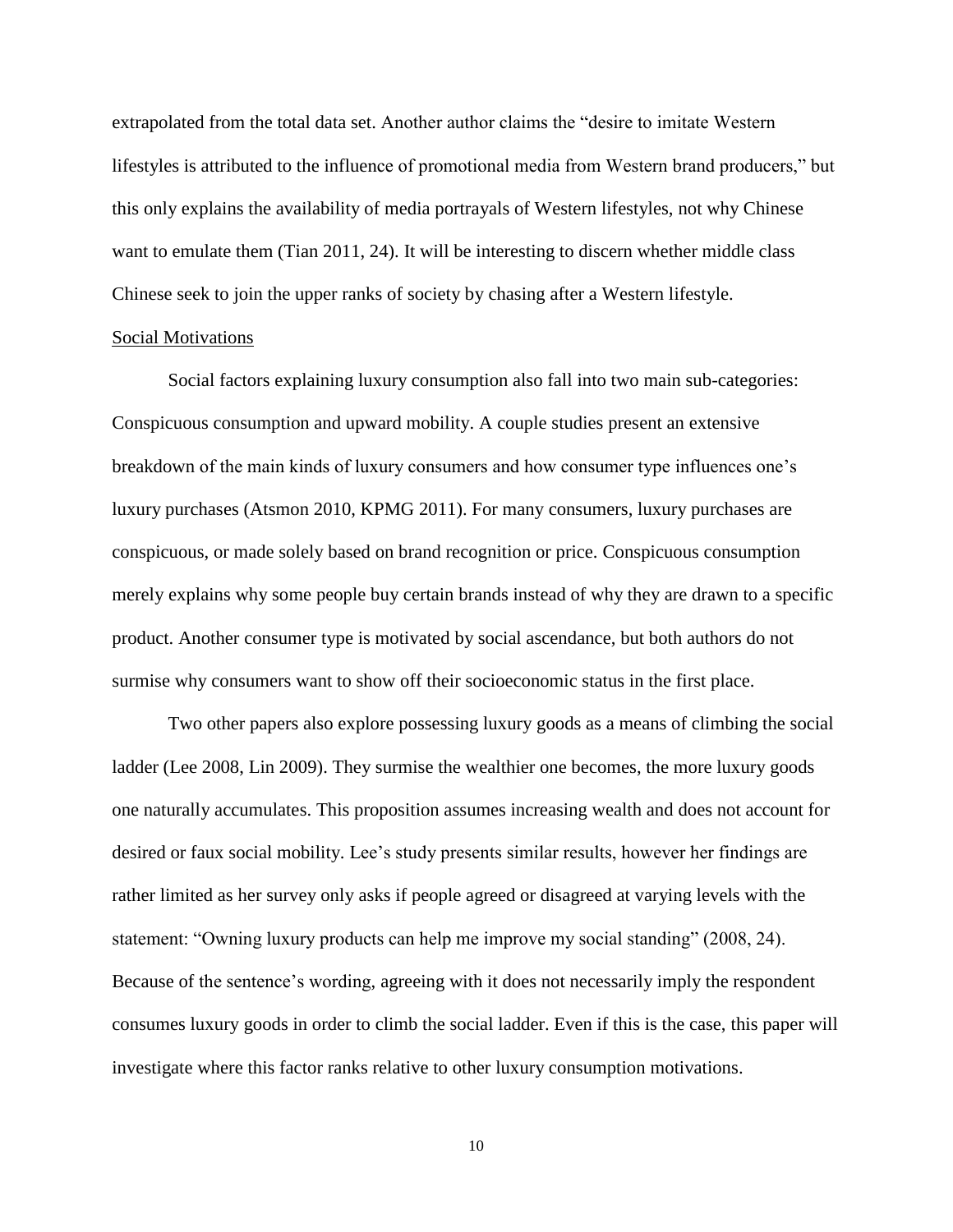#### Political Motivations

The major political factors that may influence luxury consumption are the effect of government policies like taxation, advertising restrictions, and economic reforms on spending. Some of the literature addresses how companies have responded to import taxes or advertising restrictions on commercial content, length or billboard size, but do not examine the consumers' responses or the impact on purchasing motivations. Many researchers cite the importance of government-spearheaded economic policies that have fueled China's luxury boom; mainly, increased disposable income has enabled Chinese to buy luxury products. However, some come short of investigating why, given improving economic conditions, people are turning towards luxury consumption. Regardless, this paper focuses mainly on socio-cultural motivations.

In summary, many sources focus on luxury consumption among China's super rich, while others analyze consumption factors in the context of geographic or age variables. None of the English-language literature surveyed explicitly investigates the motivations behind middle class luxury consumption in China as this paper aims to do.

#### **Hypothesis**

I predict cultural and social factors mainly influence Chinese middle class luxury consumption with political factors playing an indirect role in shaping socio-cultural forces. China's rapid economic growth, attributable to government policies and political mandates, drastically altered the composition of China's social classes in the last generation. Growing wealth across all classes has improved living standards while opening-up reforms have introduced Chinese to Western culture, media, and lifestyles. I believe this access to the West, coupled with changing social values and newfound wealth, have increased the importance of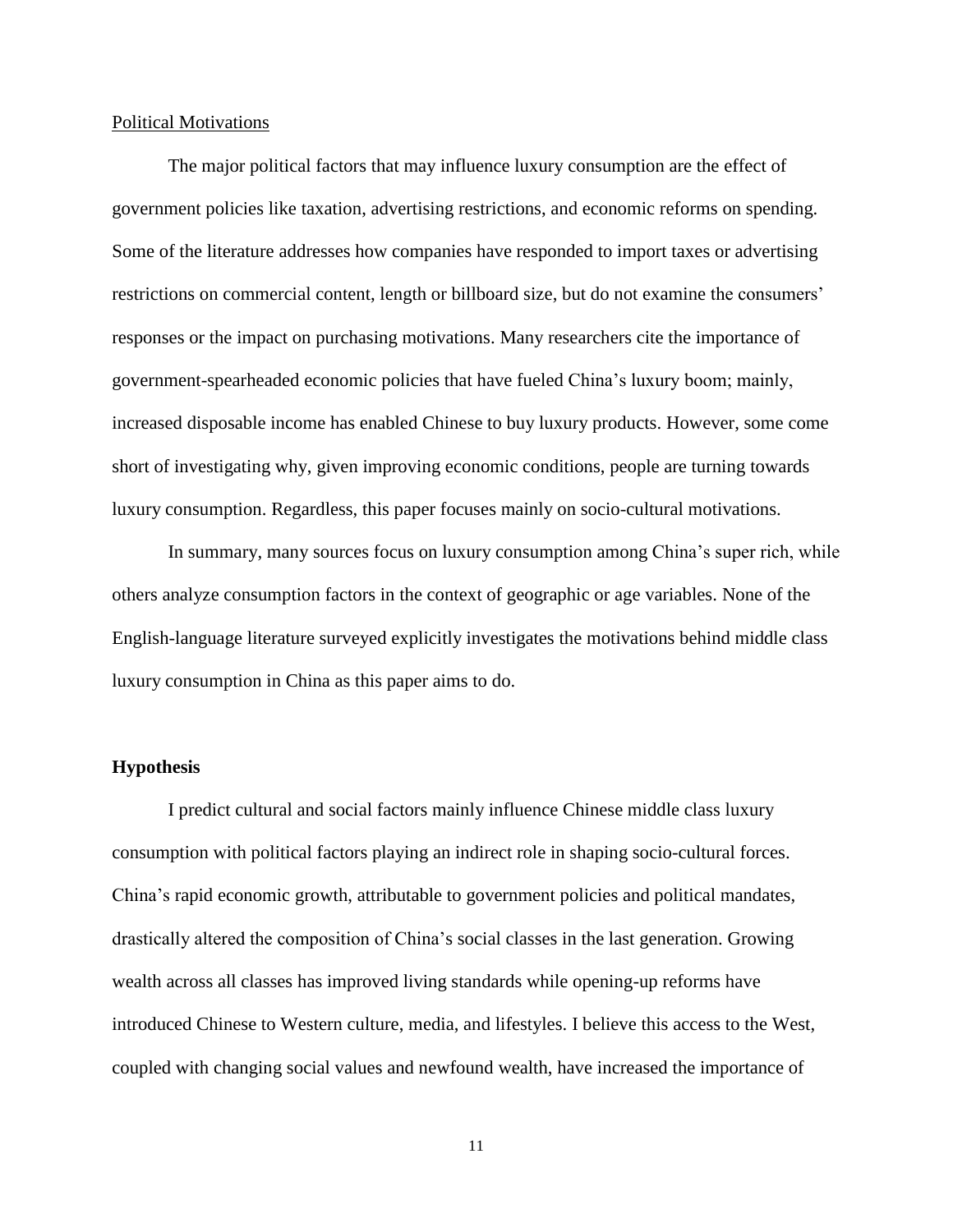social status. In turn, I think this importance is reflected in consumption motivations, including how purchases are made and the influence of friends on purchases. The birth of China's nouveau riche has likely caused some members of the middle class to seek a richer lifestyle and/or higher social standing, often through disproportionate spending on luxury goods.

#### **Methodology**

This project relies on a five-question survey given to 197 middle class Chinese consumers about their luxury spending habits and motivations (see appendix for a list of questions). Questions were worded to be as open-ended and unframed as possible to be open to discovering factors not considered in the hypothesis or the literature. I gave out these surveys over a nine-day period in May 2012 in Shanghai, China.

#### Survey Design

In order to get a sample of middle class consumers, I asked respondents to choose their monthly income from five option ranges. I used ranges because I felt people would be more willing to answer this instead of stating their income. For those uncomfortable giving an income range, they were asked their occupation or to self-identify into four social class options. The next question asks about saving up for purchases to gauge the affordability of luxury products because saving may be an indicator of disproportionate spending. The final three questions are openended and aim to understand consumers' main purchasing motivations with a focus on social status. I noted respondents' genders as an additional piece of information.

Most of these surveys were conducted at the International Finance Center (IFC), a luxury business and shopping complex, Plaza 66, a high-end mall, and at Xujiahui subway station which serves a shopping district of six interconnecting malls. The first two locations are Shanghai's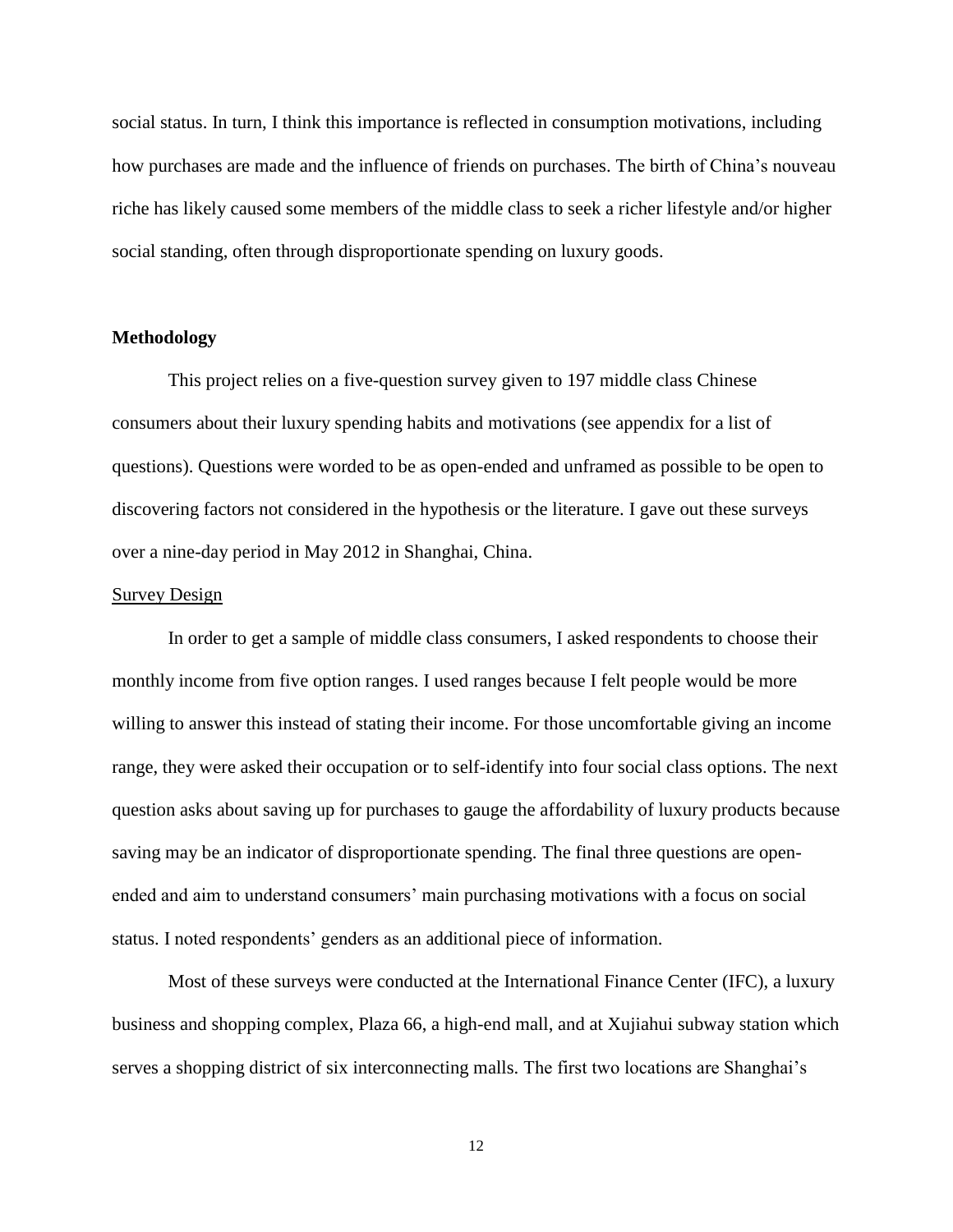largest luxury malls. To diversify the sample, interviewees were also surveyed at non-luxury malls and popular shopping streets, including West Nanjing Road and Sichuan Road, where many middle-class shoppers frequent.

#### Interviews

In addition to consumers, this project relies on information collected from interviews with non-consumers including: A luxury industry blogger, a consultant who has worked with LVMH, a Shanghai-based American designer, an editor of a luxury news publication, a New York Times journalist, and a Fudan University professor. Data collected from these interviews were analyzed with the survey results to code the open-ended answers into a few categories. Limitations

One limitation in this project is the rather limited interviewee pool which only consists of urban Chinese living in Shanghai. Thus, the data may be skewed towards urban middle class residents and therefore may not be representative of the average middle class population. However, it is important to note the majority of China's middle class lives in cities. Results for some questions, such as income levels may not be accurate as people may be prone to overstating their income. Some of the respondents were in pairs or groups, so the presence of peers may have influenced their individual responses, particularly in regards to the question on view of friends who own luxury goods.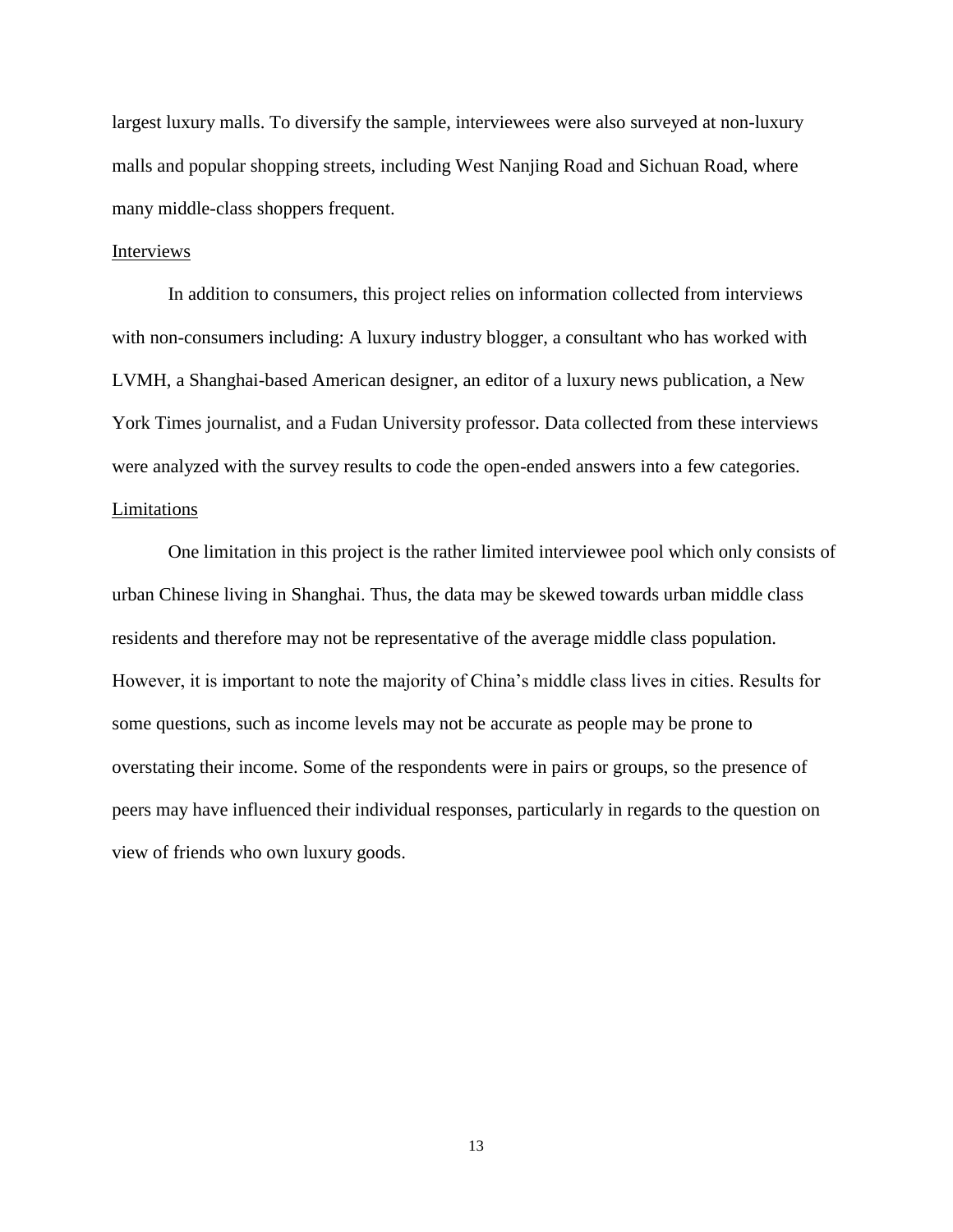#### **Survey Results**

#### Income Distribution

Of the 197 respondents, all but nine shared their monthly income from the five option ranges: less than 1,000 *renminbi* (RMB), 1,000-5,000 RMB, 5,000-10,000 RMB, 10,000-20,000 RMB, and greater than 20,000 RMB. About 15 percent of the participants fall into the bottom two income categories of under 1,000 RMB and between 1,000-5,000 RMB per month. Nearly one-third belong to the next category of 5,000-10,000 RMB per month while another third makes 10,000-20,000 RMB per month. The remaining 17 percent of the people surveyed fall into the highest income bracket. This distribution is not representative of the actual makeup of China's middle class because the bottom two categories are underrepresented. The nine people who chose not to reveal their income instead shared their occupations which all can be defined as white-collar professions, so they would most likely fall in the 5000 RMB and up categories.

About 40 percent, or 81, of the respondents were male and all but 12 of these individuals fell in the top three income brackets. Through answers to subsequent questions, I ascertain that the majority of men worked in business. It is important to note a variety of professions in China ranging from marketing, sales, and entrepreneurship may be classified as 'business' roles. Although women account for about two-thirds of the individuals in the lower two income ranges, they also account for 20 of the 33 people in the highest-earning category. Given the relatively small sample sizes of individual income brackets, these figures may be insignificant, but any income shortcomings by women in the lower ranges is countered by the highest category.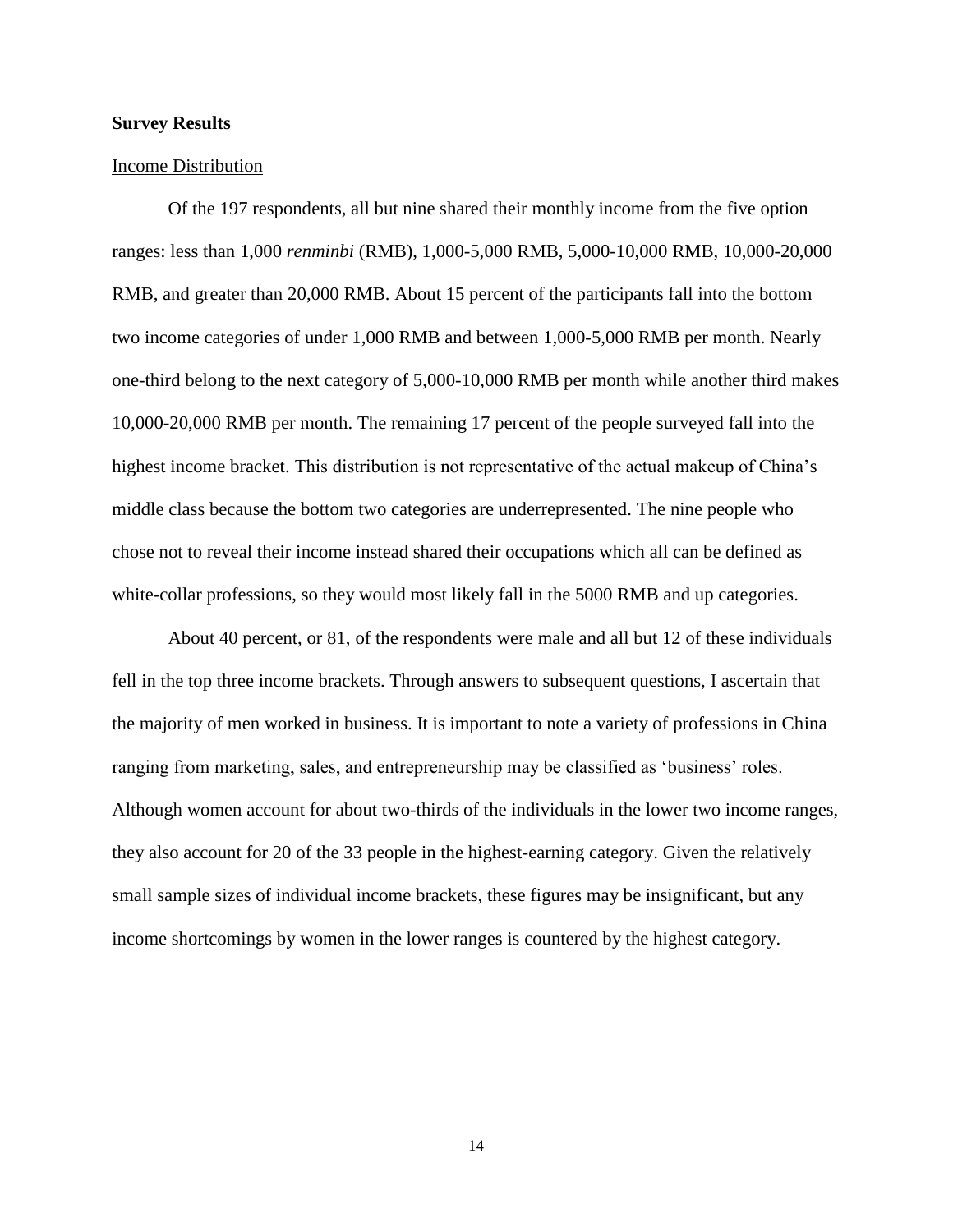| Income range (RMB/month) | Number of responses | Percentage |
|--------------------------|---------------------|------------|
| < 1,000                  |                     | 4.57%      |
| 1,000-5,000              | 22                  | 11.17%     |
| 5,000-10,000             | 58                  | 29.44%     |
| 10,000-20,000            | 66                  | 33.50%     |
| >20,000                  | 33                  | 16.75%     |
| Total                    | 188                 |            |
| Non-responses            |                     |            |

#### *Figure 1*: Income Distribution

#### Saving Up for Luxury Purchases

Two-thirds of respondents stated they have saved up for a luxury purchase. The majority, or nearly two-thirds, of these savers spend one to six months saving. Sixteen percent save for less than one month whereas another 27 percent save for half a year or more. Every income range has respondents who declared they save up for luxury products, but only five of the twenty individuals who save for less than a month made less than 10,000 RMB per month (see appendix for figure).

There is a correlation between income and amount of time saved with the upper middle class consumers spending less time saving, on average. Based on the surveyed sample, these savings rates indicate the lower and average middle classes generally spend a more disproportionate amount of income on luxury purchases. Men and women both save, but men, on average, spend less time saving which may be a function of gender-based income disparity. Of the non-savers, many stated they simply save as a habit and therefore do not have to save up specifically for a particular item. In contrast, this indicates the people devoting half a year or more saving for a single purchase are spending extravagantly on that one good.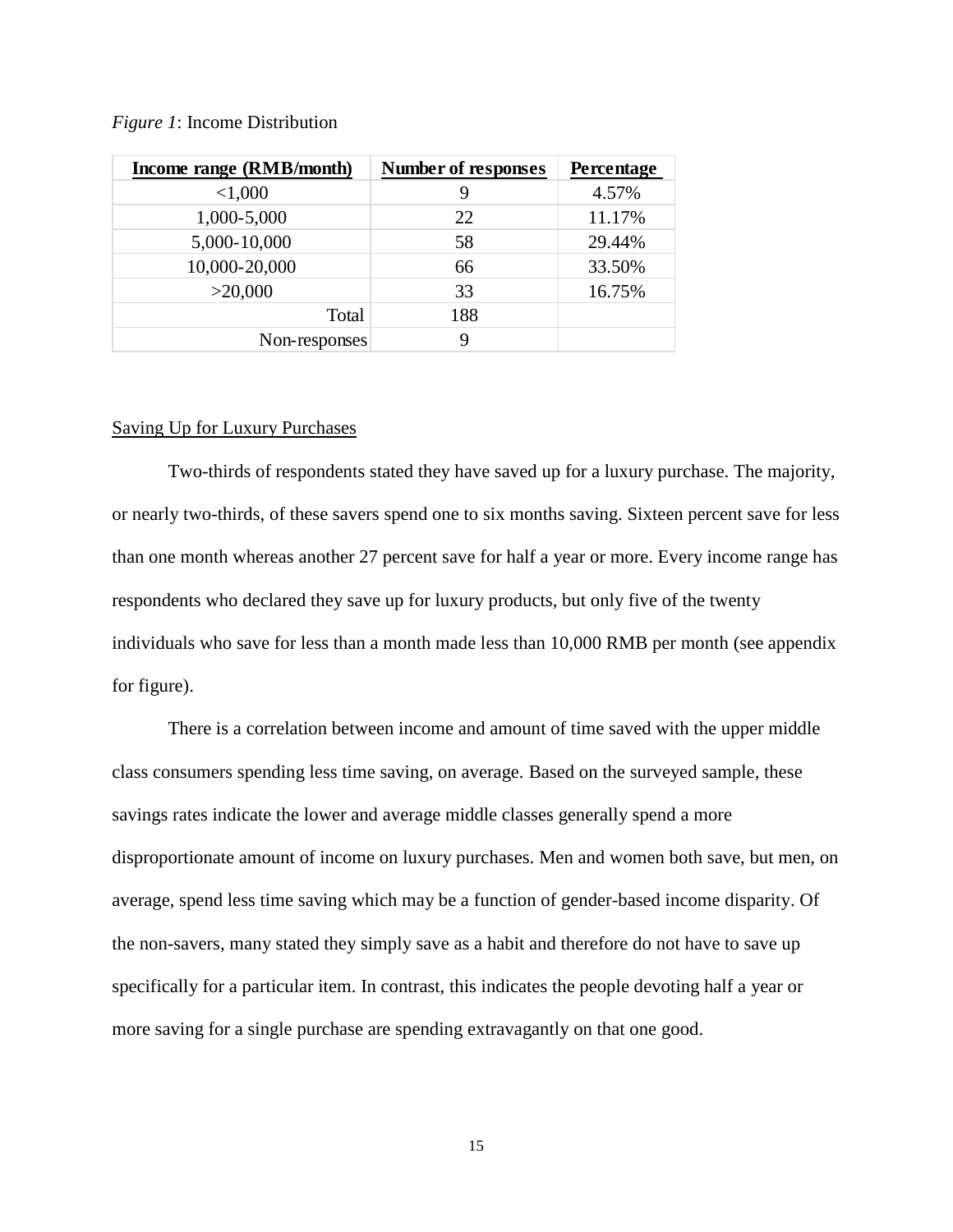#### Main Motivations

For the third question, the top four major motivations for luxury purchases were: Display one's status, follow Western trends or fashions, gift-giving, and self-reward. Based on the literature and the interviews with industry professionals, these stated motivations categorize into three main underlying motivations: gift-giving, saving face, and social status or social mobility. More men than women gifted luxury goods and women outnumbered men in self-reward luxury purchases. In fact, one-third of the men stated they almost always buy luxury products as gifts, mainly for clients or family. Interestingly, men and women stated Western fashion as a motivation in approximately equal percentages, although more people from the higher income levels mentioned this factor, so these responses support the idea that "taste among the uppermiddle class is increasingly converging towards that of the Western consumer" (Garner 2005, 84).

#### Influence of Friends

Nearly three-quarters of respondents had positive impressions of friends who own luxury items, with no significant variations between genders. Many positive comments described luxury-owning friends as stylish, sophisticated, or having good taste. On the other hand, fifteen percent of respondents had negative opinions; all but two of these responses came from the top three income ranges. This concentration suggests the richer one is, the more likely he is to view some luxury-owning people as flashy. Moreover, all respondents who were in pairs or groups had positive impressions of friends with luxury items.

The influence of the opinion of one's reference group reveals why some Chinese buy brand-name products to identify with peers. One woman stated when her friends started buying designer clothes, she followed suit. By engaging in this imitation consumption, a person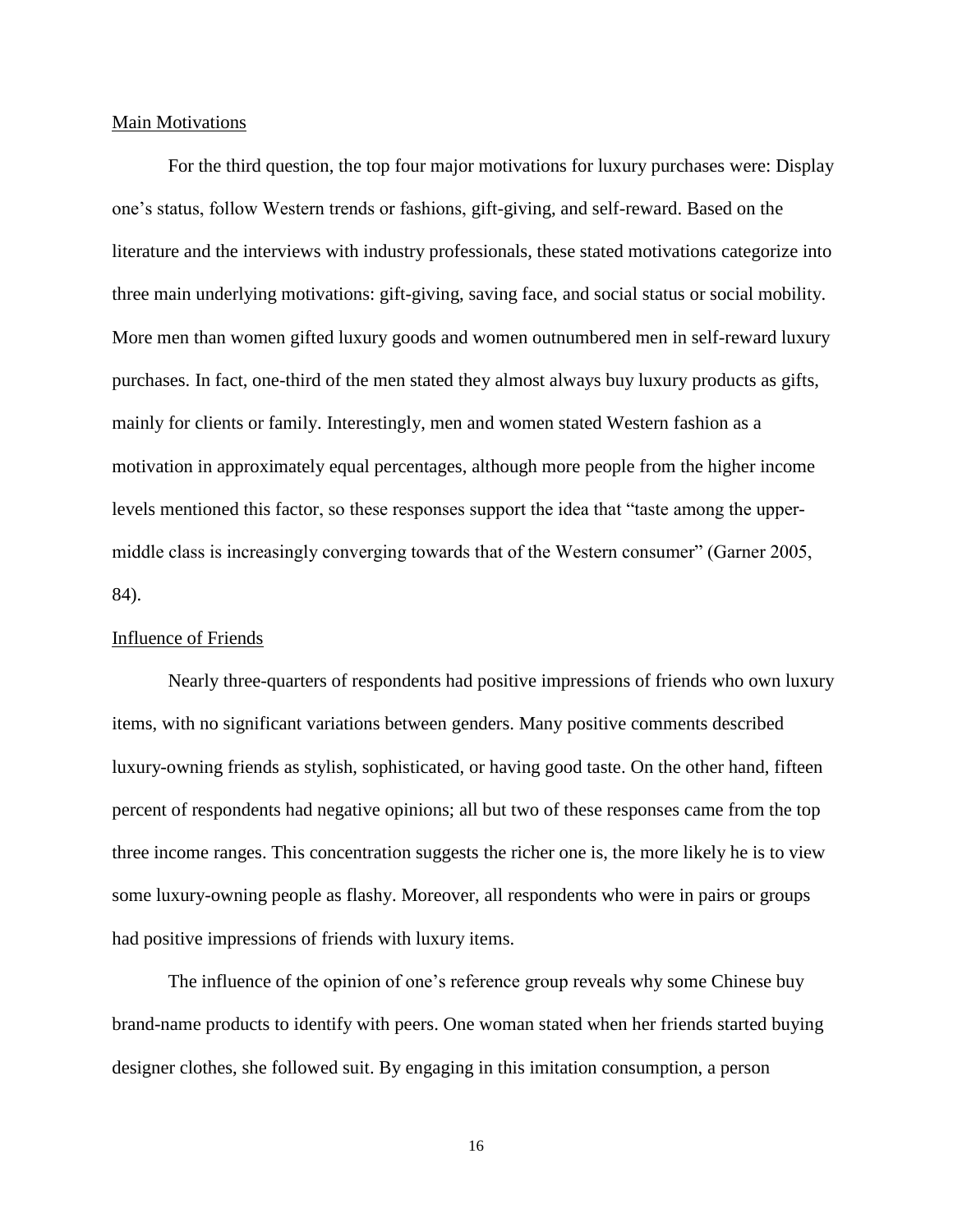identifies with friends and subsequently expects to be evaluated positively in order to preserve face. The importance of saving face for middle class Chinese means how their friends perceive them dictates their consumption behavior, creating a concern for the public meaning of their possessions. Many Asian consumers are not interested in the inherent image of a brand, they only care about how the brand is perceived among their peers (Chadha 2006). This is supported in the survey results as more than half of respondents believe certain brands connote prestige. Additionally, many respondents who stated they saved up for a luxury purchase cited brand prestige as a reason for saving up to buy high-end. Owning luxury goods is an outward display of one's status and connectedness to one's reference group.

#### Social Status

Finally, an overwhelming majority, 80 percent, of respondents across all income categories believe there is a relationship between luxury consumption and social status. Surprisingly, the two lowest ranges had slightly lower percentages of yes responses to question five. However, the sample sizes in each of these ranges were the smallest, so one no response had a greater impact on the overall percentage. Additionally, nearly all respondents mentioned gift-giving at least once during the survey while 83 percent mentioned saving face. In other words, about three-quarters of all respondents cite both factors, illustrating the relationship between these two concepts.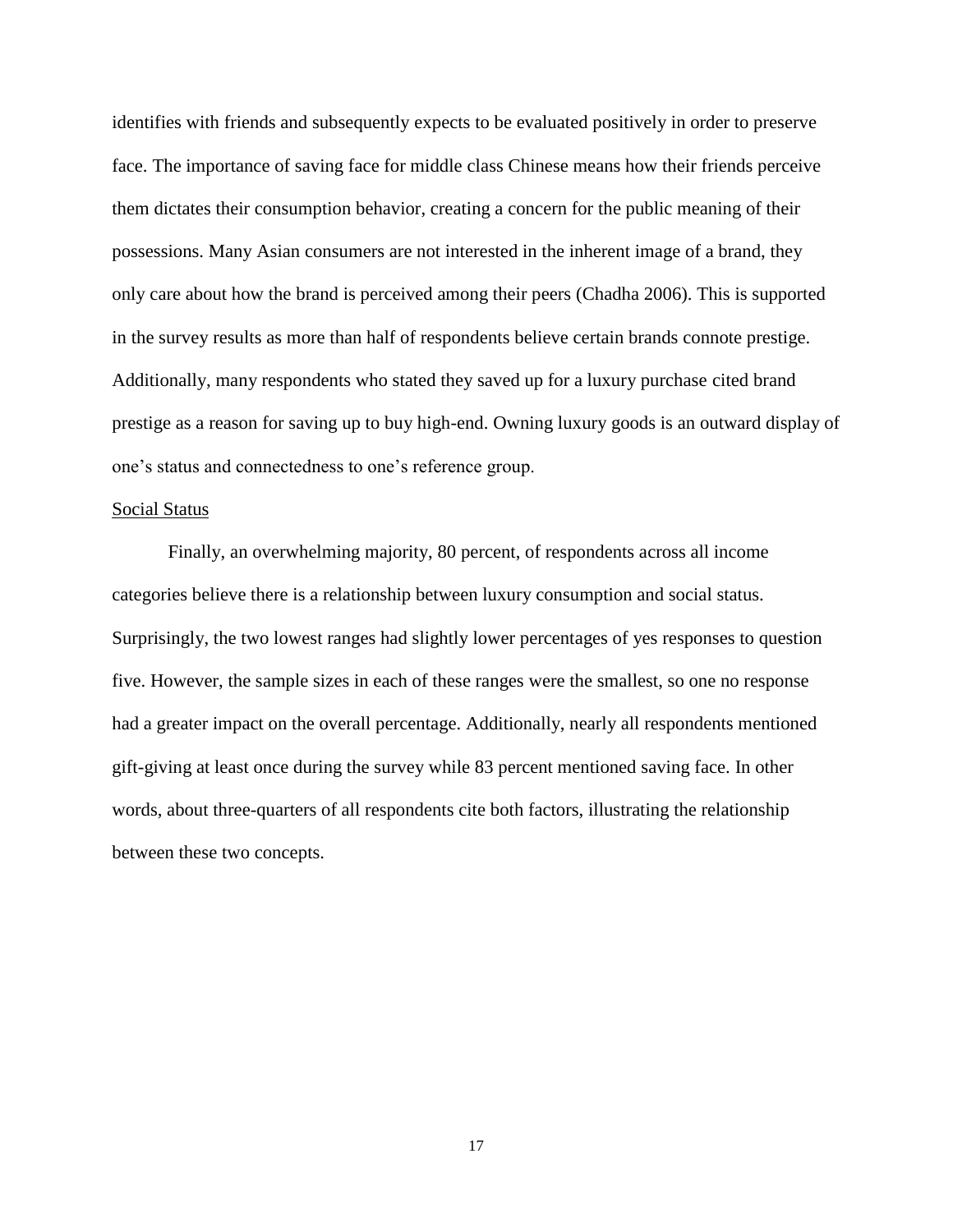



Gifting a luxury item expresses a giver's sincerity and respect for a *guanxi* relationship. One respondent shared how the giver preserves face for himself as a luxury gift is expensive enough to match his income and may also may confer face on the recipient if they like and get use out of the gift. Hence, gifts are offered to create face for both the giver and the receiver. Businessmen in particular stated buying limited edition products for clients made the recipients look more prestigious, reflected well on their company as well as themselves. Dozens of comments indicate respondents engage in gift-giving to create social capital as a means of strengthening a *guanxi* network*.* So these middle class gifters use economic capital to create or enhance social capital.

There is a cyclical relationship between using money to buy luxury products to increase one's social capital or perceived social standing, which in turn can have a positive effect on one's economic situation, through a promotion or securing a deal with an important client. Nearly all respondents who said they were in a client-oriented role believe making a client happy makes the company look good which improves their own chances of getting a promotion. The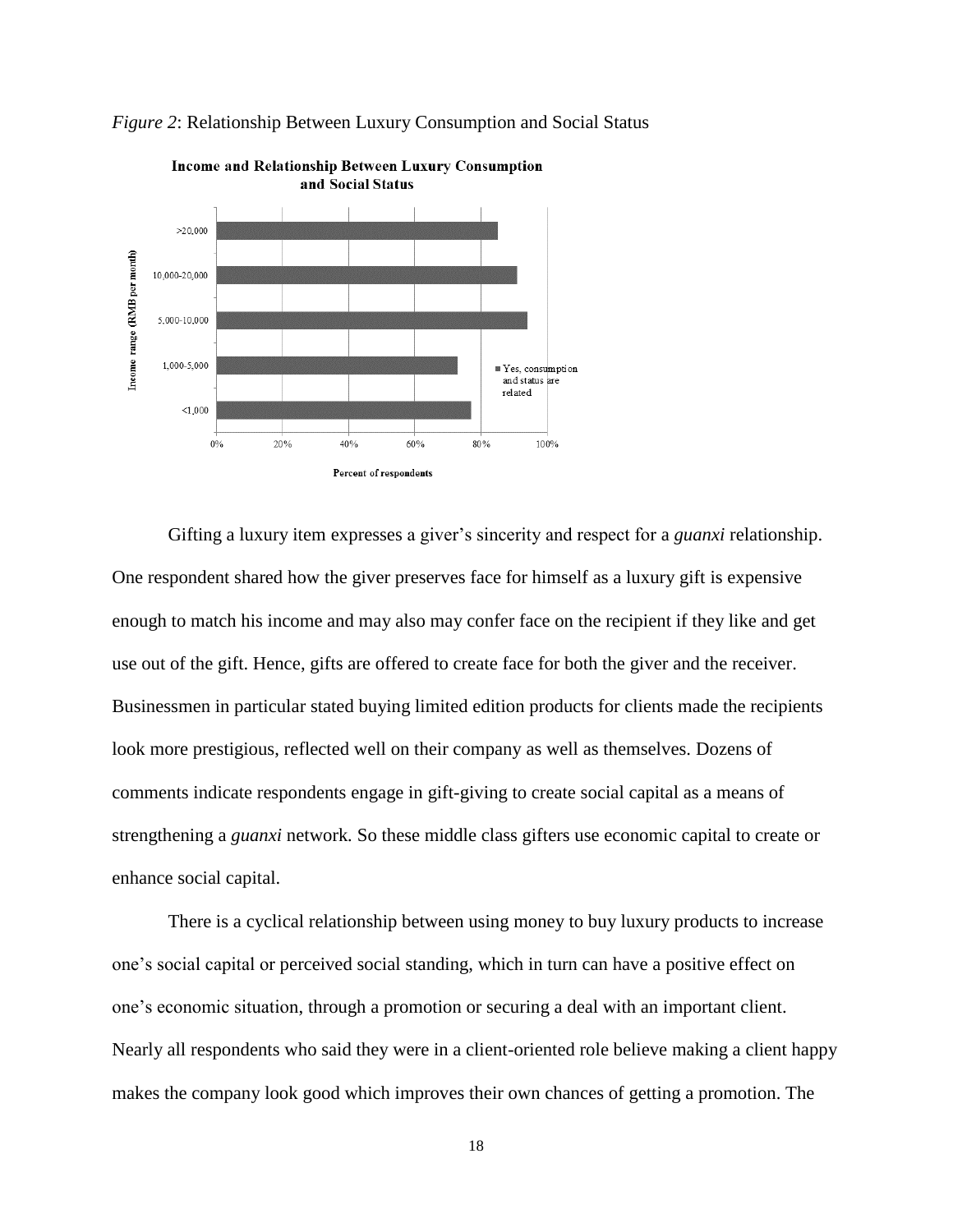former is a collective goal for the company while the latter is a personal goal as climbing the corporate ladder can increase one's standing on the socioeconomic scale. One third of business professionals stated that getting a promotion or raise would make enable them more readily to buy luxury goods for themselves or as gifts for people other than clients.

The survey results confirm the importance of social status as predicted in the hypothesis. In dynastic China, and recently during Mao's rule, one's socioeconomic status was set for life; there was little social mobility. Today, increasing wealth has allowed many to join the upper middle and upper classes. "Wealth is the most significant determinant to status in Chinese society, followed by power and knowledge" (Li 1998, 154). The possibility of social advancement through the accumulation of wealth has increased the importance of luxury belongings for the middle class: "The more you spend and the more you flash the cash, the higher your status in society" (Chadha 2006, 144). By buying luxury goods, middle class Chinese can signal their ability to afford branded products, command respect from friends, and project an image of being wealthy. Therefore, social status and desired upward social mobility are major motivating factors behind middle class luxury consumption.

#### **Conclusion**

The rise in middle class luxury consumption illustrates the link between changing social attitudes and consumption. A little over a generation ago, Chinese people generally avoided showing off one's wealth and favored frugality. Today, displaying one's success through wearing designer clothing or carrying a luxury handbag is not only not looked down upon, but becoming more acceptable. In fact, gifting of luxury goods may even be expected to maintain *guanxi* and save face. Socio-cultural values against which behavior is evaluated have changed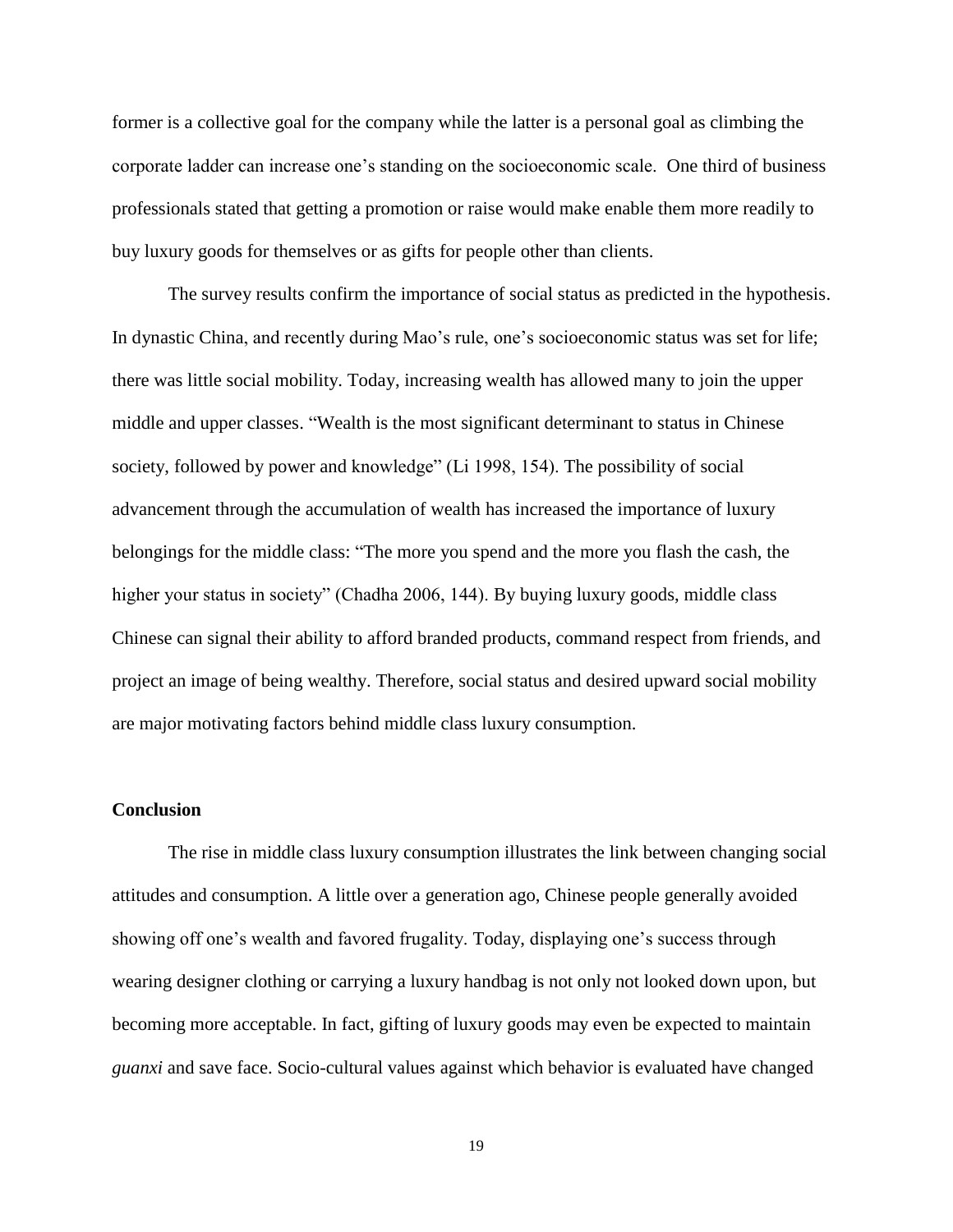significantly from the past. Thus, traditional Confucian values have evolved to justify luxury purchases in an increasingly materialistic China.

This uptick in materialism via luxury consumption is also a reflection of China's process of modernization. As a developing nation with recently formed social classes, China is in a phase where social status, a once almost irrelevant concept, is becoming more important and divisive. Many Chinese are naturally eager to show off their newly acquired wealth, sometimes through luxury purchases based on logo size. As China matures, conspicuous luxury consumption should fall as consumers buy high-end items primarily for their quality.

This form of conspicuous consumption vis-à-vis stage of economic development is also a function of broader government goals. Following the implementation of China's opening-up policies in the early 1980s, China has been obsessed with economic growth on a national and individual level. The government's main priority has centered on improving the people's welfare and standard of living (Ray 2012). Consequently, government policies focused on increasing prosperity fosters an economic achievement mentality. The main way to display one's financial success is through luxury consumption. One respondent quoted Deng Xiaoping's famous statement "to be rich is glorious" as a motivation and justification for buying expensive luxury items.

By 2025, China's middle class is expected to more than double to 800 million, making it China's largest social class (World Bank 2012). This group will be a huge consumer force whose spending habits will impact the Chinese and global economy. As the Chinese Communist Party (CCP) tries to transition from an export-based to a domestic consumption-driven economy, it will be important to examine the types of consumption CCP policies encourage. As the survey responses reveal, some consumers are spending beyond their means on luxuries. Should this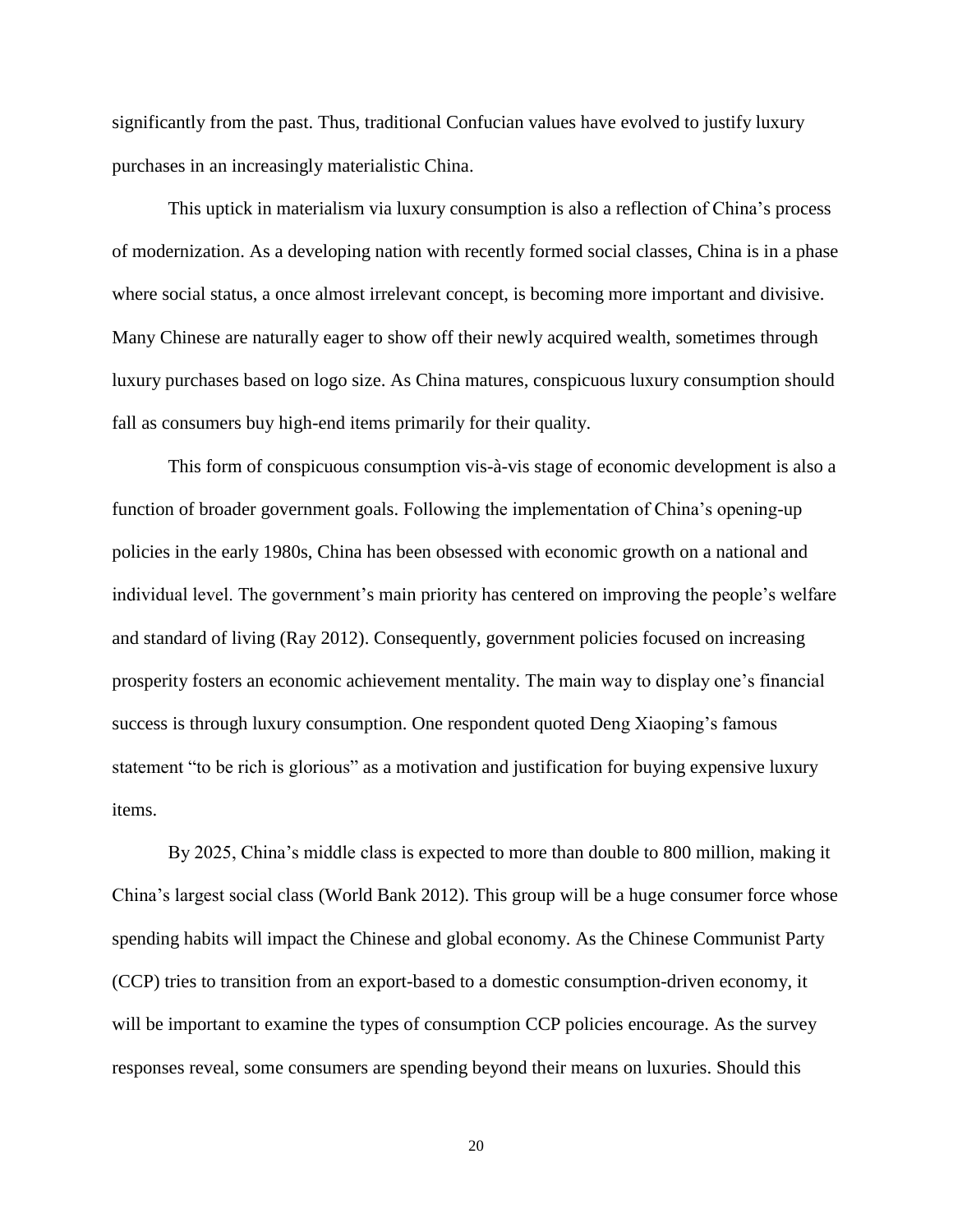trend continue, rising household debt may become a serious problem, especially with the introduction of credit cards. Five years ago, 95 percent of the banking cards used by Chinese people were debit cards (Hao 2006). Today, many Chinese borrow from family and friends, a practice which will likely surge with the increasing availability of credit cards (Hurun 2012). So, the CCP may want to consider regulating luxury consumption should overspending become widespread. Middle class borrowing habits in relation to consumption is an interesting topic that warrants further research.

Finally, the major implication of social status-motivated middle class luxury consumption in China is the impact of faux social status projections on society as a whole. Maintaining a 'harmonious society' is one of the Chinese government's main agendas, but middle class displays of misleading or inaccurate social status signals can destroy the social peace. China's middle class is the fastest-growing demographic in the world's largest and fastest-growing luxury-consuming nation. This group's consumption patterns will have worldwide impacts. As China emerges as a global leader, the government faces the extraordinary challenge of ensuring this rising trend of middle class luxury consumption does not result in negative consequences.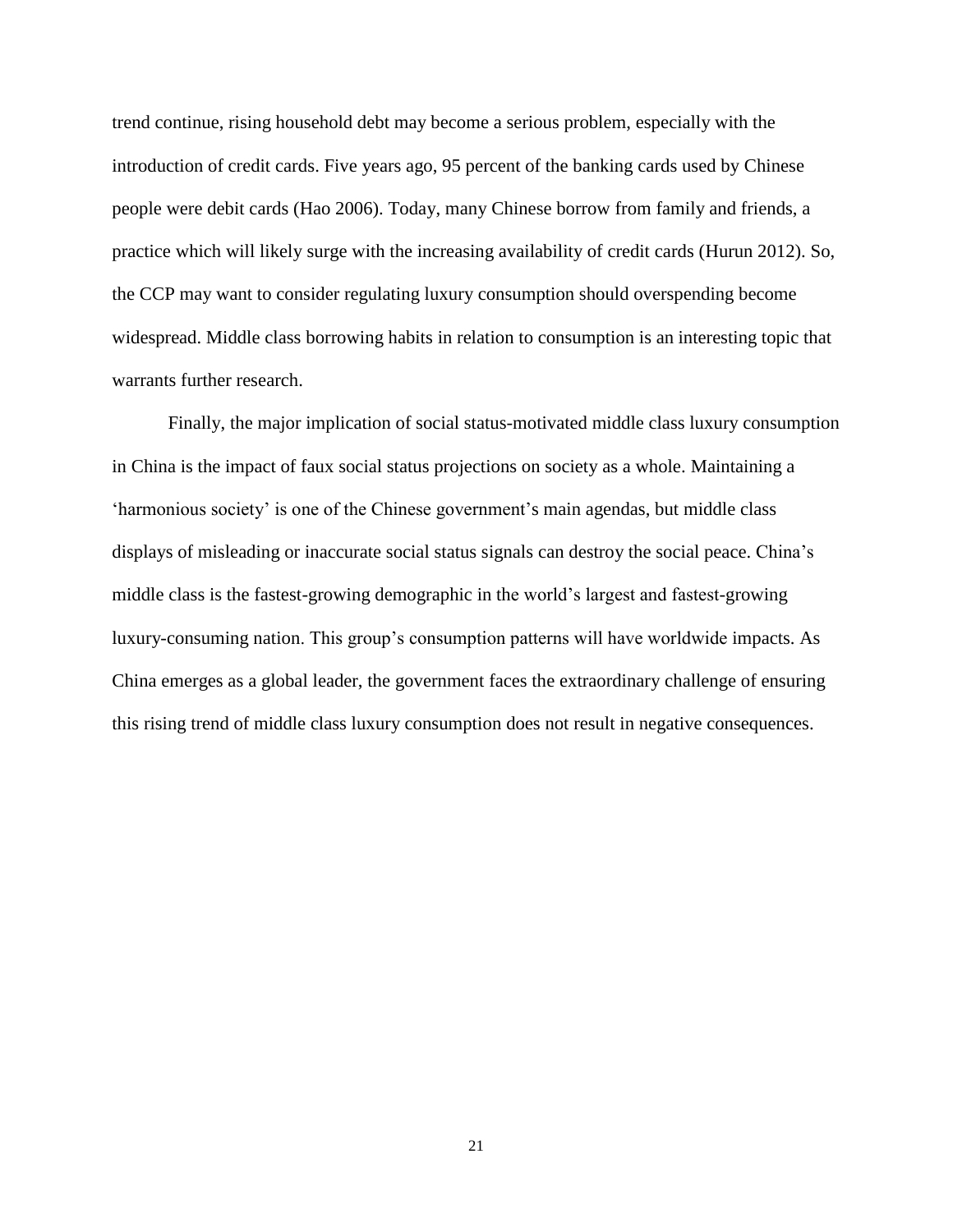#### **References**

- Atsmon, Yuval et al. "Understanding China's growing love for luxury." McKinsey Consumer & Shopper Insights. 2010. Accessed 5 December 2012. <http://csi.mckinsey.com/ Knowledge by region/Asia/China.>
- Bain Point of View. "2011 China luxury market study*.*" Bain & Company. 2011. Accessed 5 December 2012. <http://www.bain.com/publications/articles/2011-china-luxury-market study.aspx.>
- Chadha, Radha and Paul Husband. *The cult of the luxury brand: Inside Asia's love affair with luxury*. London: Nicholas Brealey International, 2006.
- KPMG. "Luxury brands in China." KPMG Consumer Markets and Monash University. 2007. Accessed 5 December 2012. <http://www.kpmg.com.cn/en/virtual\_library/ Consumer\_markets.>
- ---. "Luxury experiences in China." KPMG Consumer Markets. 2011. Accessed 5 December 2012. <http://www.kpmg.com/FR/fr/IssuesAndInsights.>
- Garner, Jonathan. *The rise of the Chinese consumer: Theory and evidence.* West Sussex, England: John Wiley & Sons, 2005.
- Hao, Yan; translated by Li Huailin and W.Y. Kang. *Shopping in China.* Beijing: China Intercontinental Press, 2006.
- Hurun Report. "The Chinese luxury consumer white paper." Hurun Report and Industrial Bank Co. Ltd. Published March 2012. Accessed 5 December 2012. <http://hurun.net.>
- Jing Daily contributor. Interview by author. Phone interview. September 2012.
- Latham, Kevin et al. ed. *Consuming China: Approaches to cultural change in contemporary China.* London: Routledge, 2006.
- Lee, Ai Mei. "A study of luxury market development in China: 1978-2008." National Sun Yat Sen University. Published 8 September 2008. Accessed 5 December 2012. <http://etd.lib.nsysu.edu.tw/ETD-db.>
- Li, Conghua. *China: The consumer revolution.* Singapore: John Wiley & Sons, 1998.
- Lin, Gao. "Understanding consumer purchasing behavior regarding luxury fashion-related goods in China." Hong Kong Polytechnic University. 2009. Accessed 5 December 2012. <http://repository.lib.polyu.edu.hk>.
- Lu, Pierre Xiao. *Elite China: Luxury consumer behavior in China*. Singapore: John Wiley & Sons, 2008.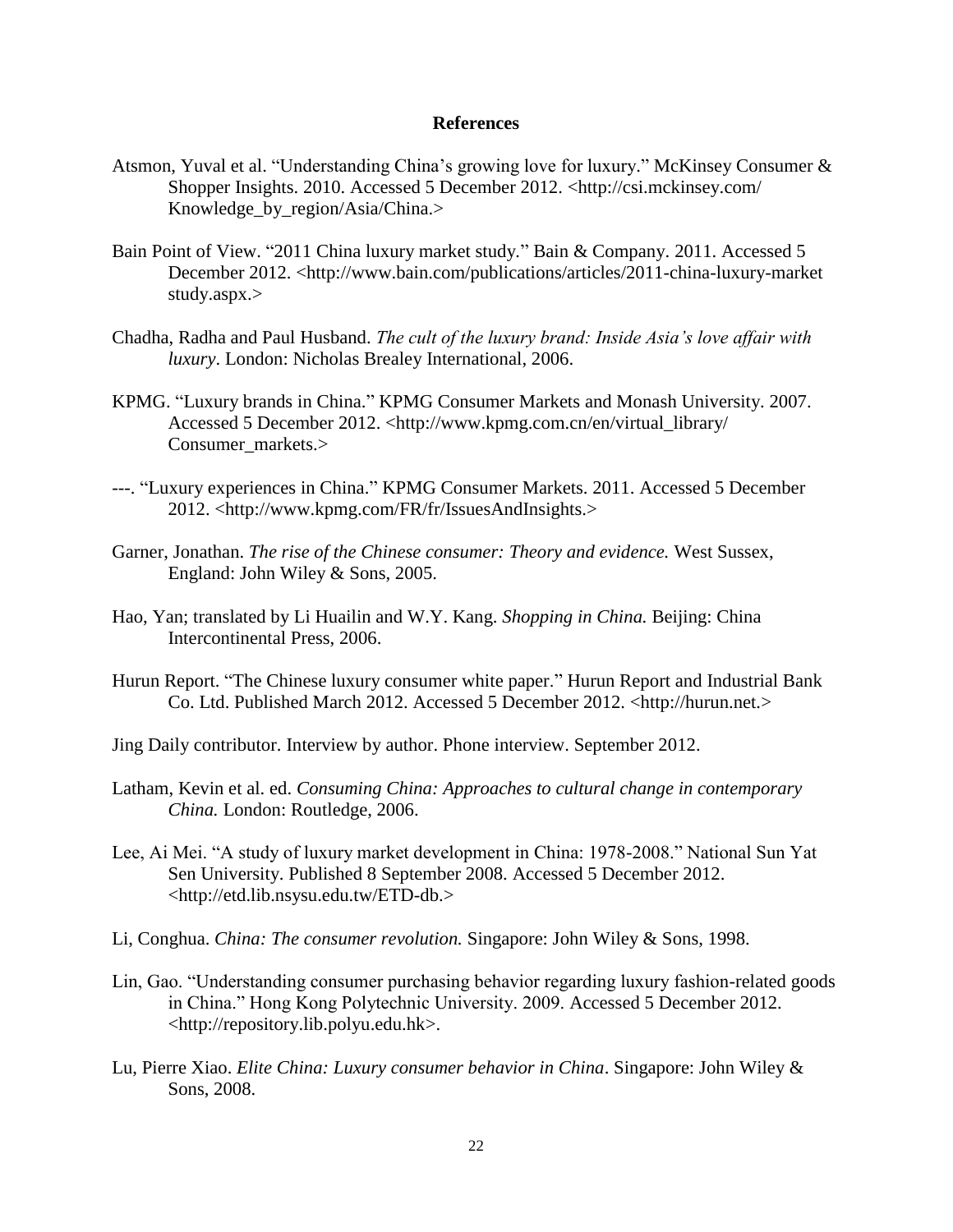---. *Luxury China: Market opportunities and potential*. Singapore: John Wiley & Sons, 2009.

New York Times staff. Interview by author. Phone interview. September 2012.

Ray, J. Interview by author. Personal and Phone Interviews. Shanghai, China. May-October 2012.

Salazar, Amanda. Interview by author. Phone Interview. September 2012.

Tan, Shu. Interview by author. Personal Interview. Shanghai, China. May 2012.

- Tian, Kelly and Lily Dong. *Consumer-citizens of China: The role of foreign brands in the imagined future China.* London: Routledge, 2011.
- World Bank. "Country data and indicators." 2012. Accessed 5 December 2012. < http://data.worldbank.org.>
- Yau, Oliver H.M. *Consumer behavior in China: Customer satisfaction and cultural values.* London: Routledge, 1994.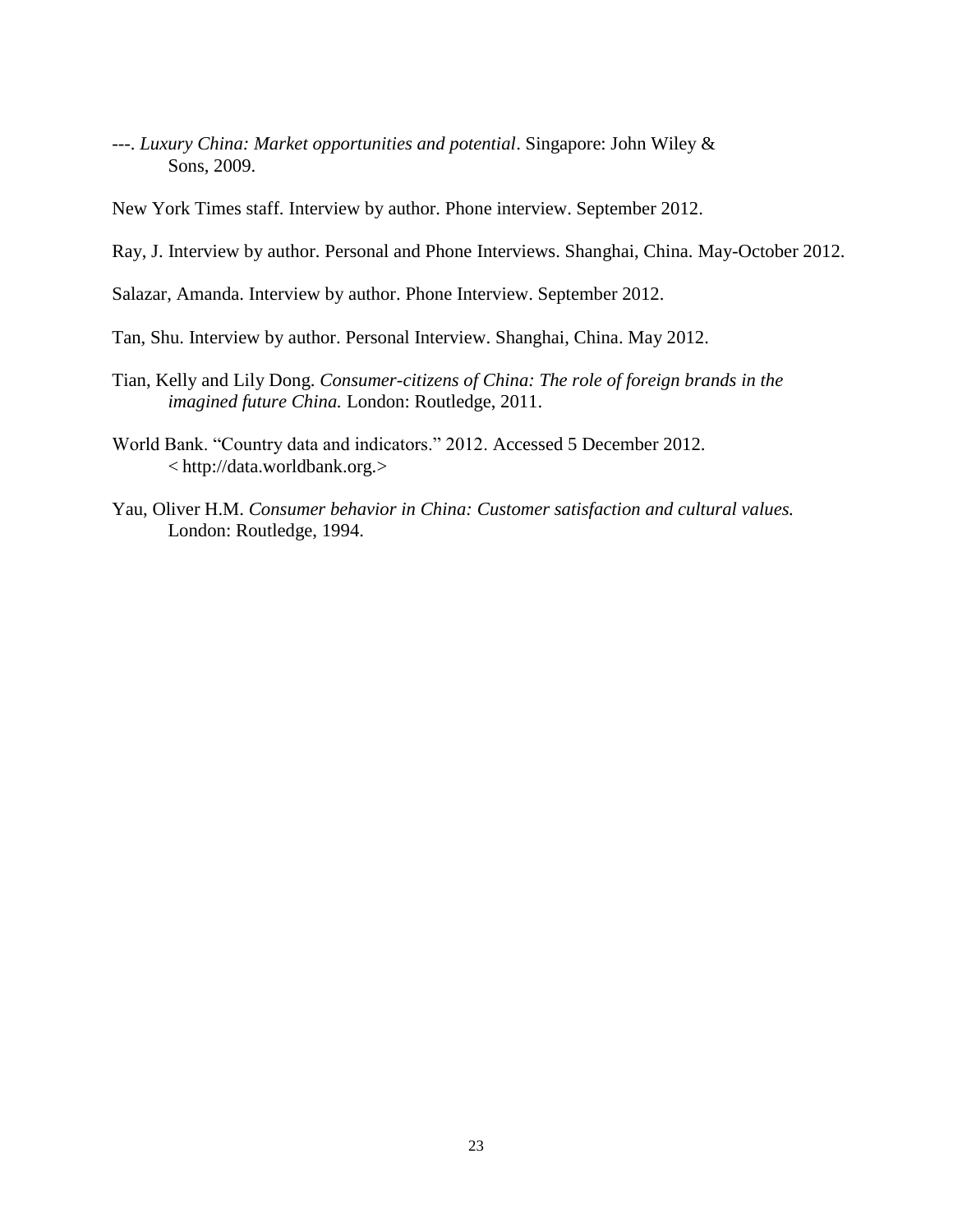### **Appendix**

### A) Survey given to consumers

- 1. What is your occupation or monthly income from the following ranges:
	- a. <1000 RMB
	- b. 1000-5000 RMB
	- c. 5000-10000 RMB
	- d. 10000-20000 RMB
	- e. >20000 RMB
	- o If a respondent did not want to reveal his/her income, he/she was instead asked: How would you describe yourself from the following: working class, middle class, upper middle class, upper class?
- 2. Do you typically have to save up to buy a luxury product? If so, for how long?
- 3. What is your main motivation for buying luxury goods? \*
- 4. What do you think (how do you view) friends who own luxury goods? \*
- 5. Do you believe consuming luxury goods is related to one's social status? If so, how/why? \*

\*indicates open-ended question

### B) Question 1

*Figure 3*: Income Distribution



## **Income Distribution**